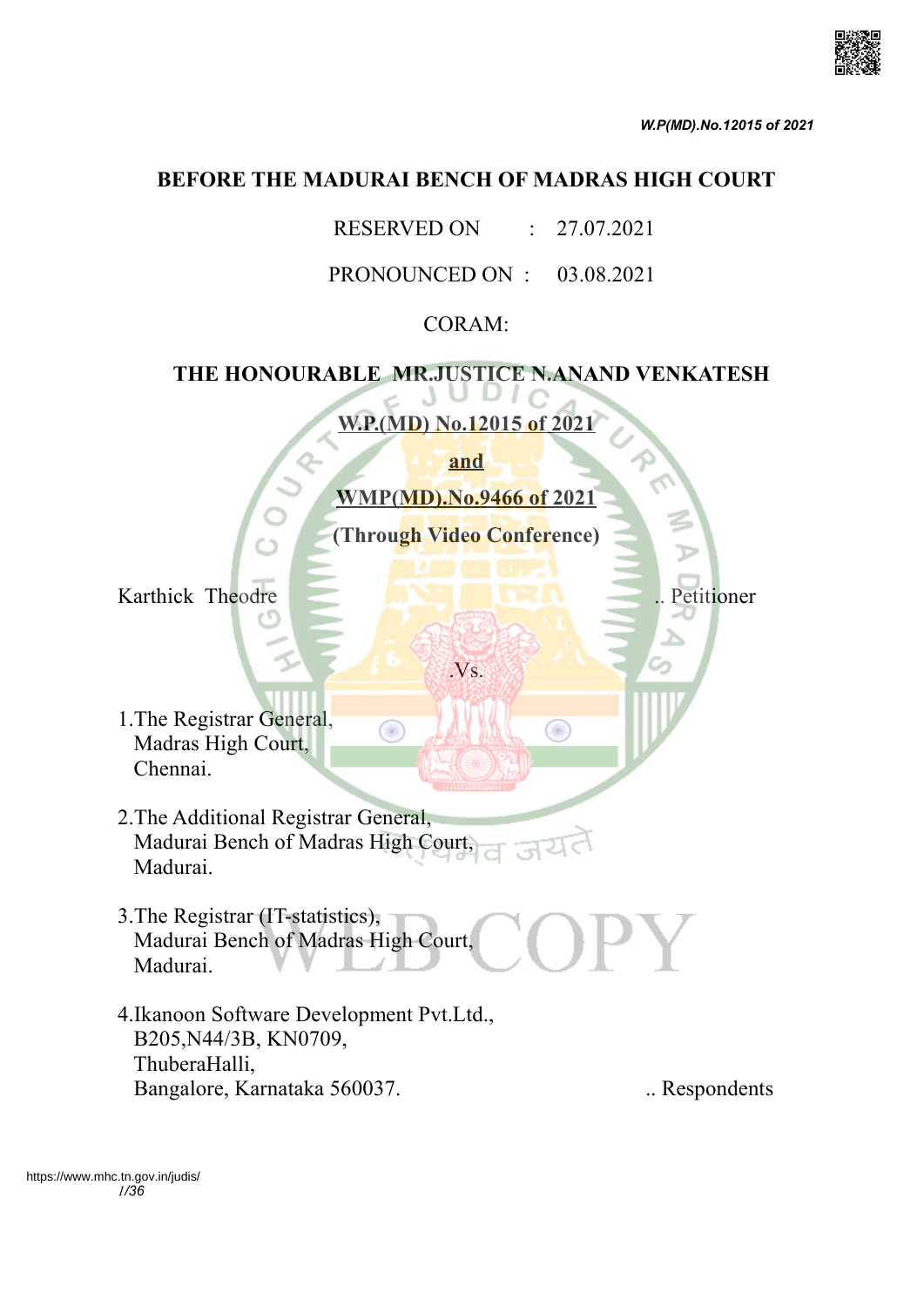

**Prayer:** Writ Petition is filed under Article 226 of the Constitution of India, for issuance of a Writ of Mandamus, to direct the Respondents No.1 to 3 to redact the name and other identities of the petitioner herein in the judgement dated 30.04.2014 in Crl.A(MD).No.321/2011 on the file of this Court and accordingly direct that Respondent No.4 to redact the same in their respective publication of the same. JUDICA

> For Petitioner : Mr.S.Jayavel For Respondents: Mr..K.Samidurai for R 1 to R 3

## **ORDER**

The present case has raised an important question as to whether an accused person who on being charged for committing an offence and having undergone trial and ultimately been acquitted of all charges by a Court of competent jurisdiction, has the right to seek for destruction or erasure or redaction of their personal information from the public domain. The other ਵਿਸਰ important question that arises for consideration is if such a right is traceable to Article 21 of the Constitution of India ("the Constitution") as a right to privacy which is an intrinsic part of the right to life and personal liberty, and hence an enforceable right as held by the Hon'ble Supreme Court in*K.S.Puttaswamy and Another v. Union of India Others* reported in *(2017) 10 SCC 1*, and whether in light of the same, this Court can set out guidelines in exercise of its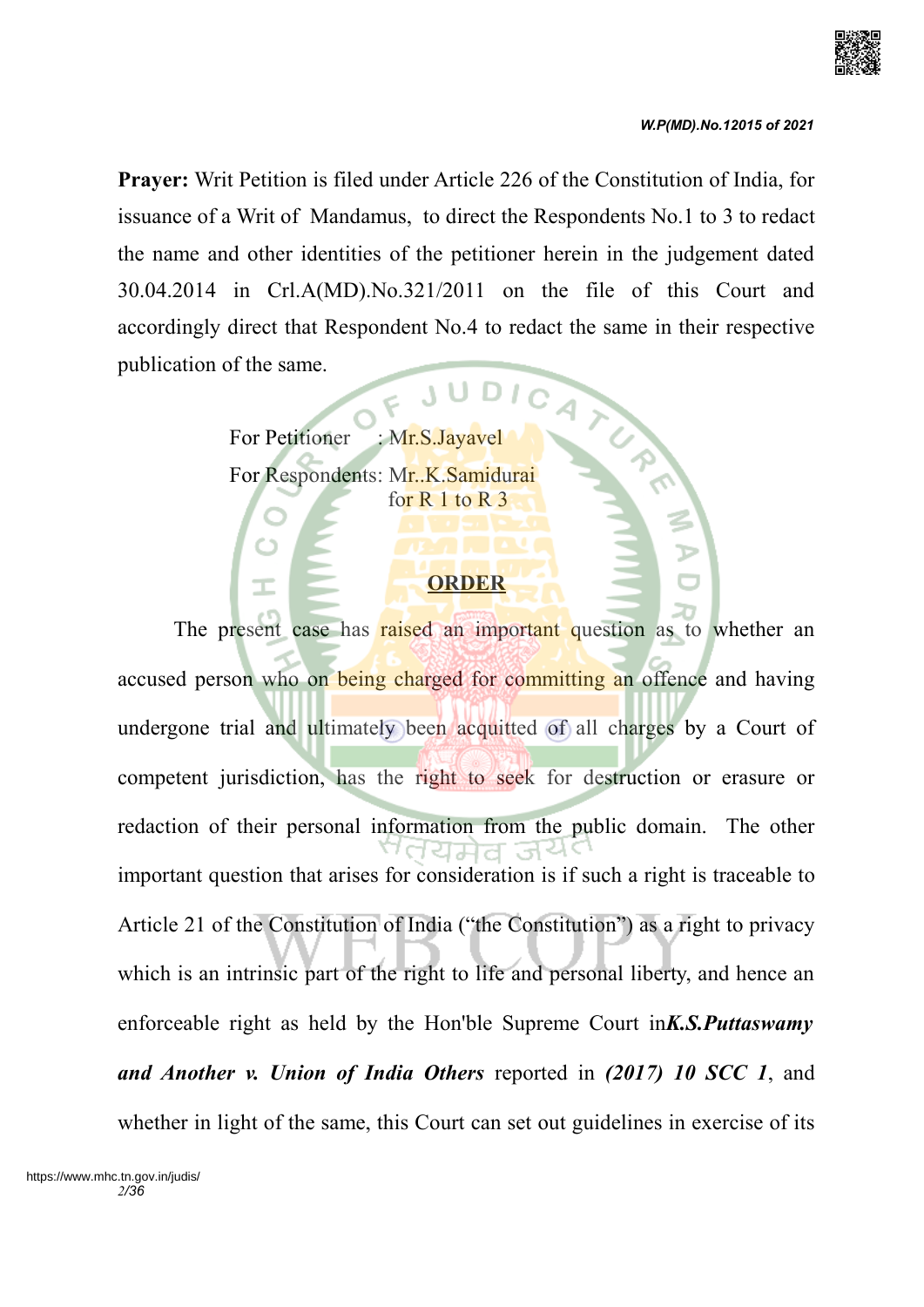jurisdiction under Article 226 of the Constitution?

2.The background of this case has been set out in the earlier Order passed by this Court on 16.07.2021 and it will be beneficial to extract the same hereunder:  $5 \text{ y } \text{0} \text{ y}$ 

1. Mr.K.Samidurai, learned counsel takes notice for the respondents 1 to 3.

2. The petitioner faced criminal proceedings for an offence under Sections 417 and 376 of I.P.C., and he was convicted and sentenced by the Trial Court by Judgment dated 29.09.2011. The petitioner took this Judgment on appeal before this Court and this Court after dealing with the merits of the case and exhaustively dealing with the law governing the case, acquitted the petitioner from all charges in a Judgment made in Crl.A.(MD).No.321 of 2011, dated 30.04.2014. By virtue of this Judgment, the petitioner has been acquitted from all charges and the petitioner can no more be identified as an accused in the eye of law.

3. Today, the world is literally under the grips of social media. The background of a person is assessed by everyone by entering into the Google search and collecting the information. There is no assurance that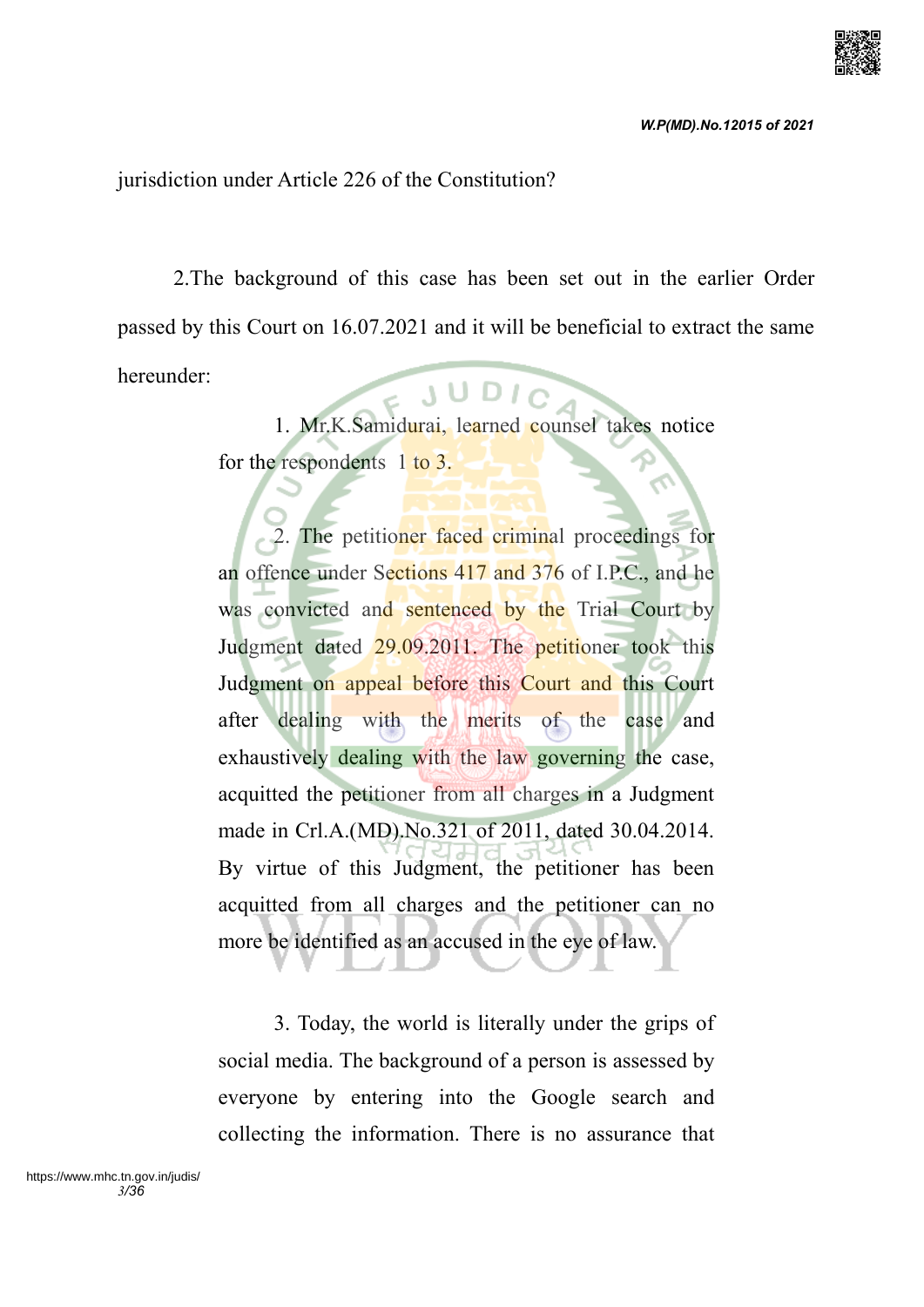

the information that is secured from the Google is authentic. However, it creates the first impression and depending upon the data that is provided, it will make or mar the characteristics of a person in the eyes of the Society. Therefore, in today's world everyone is trying to portray himself or herself in the best possible way, when it comes to social media. This is a new challenge faced by the World and already everyone is grappling to deal with this harbinger of further complexities awaiting mankind.

4. The petitioner is now facing a very peculiar problem. Even though the petitioner had been acquitted from all the charges, his name gets reflected in the Judgment rendered by this Court and unfortunately, whoever types the name of the petitioner in Google search is able to access the Judgment of this Court. In the entire Judgment, the petitioner is identified as an accused even though he has been ultimately acquitted from all charges. According to the petitioner, this causes a serious impact on the reputation of the petitioner in the eyes of the Society and therefore, the petitioner wants his name to be redacted from the Judgment of this Court.

5. It is brought to the notice of this Court that the Central Government is in the process of finalising the Data Protection Bill 2019 and it is yet to come into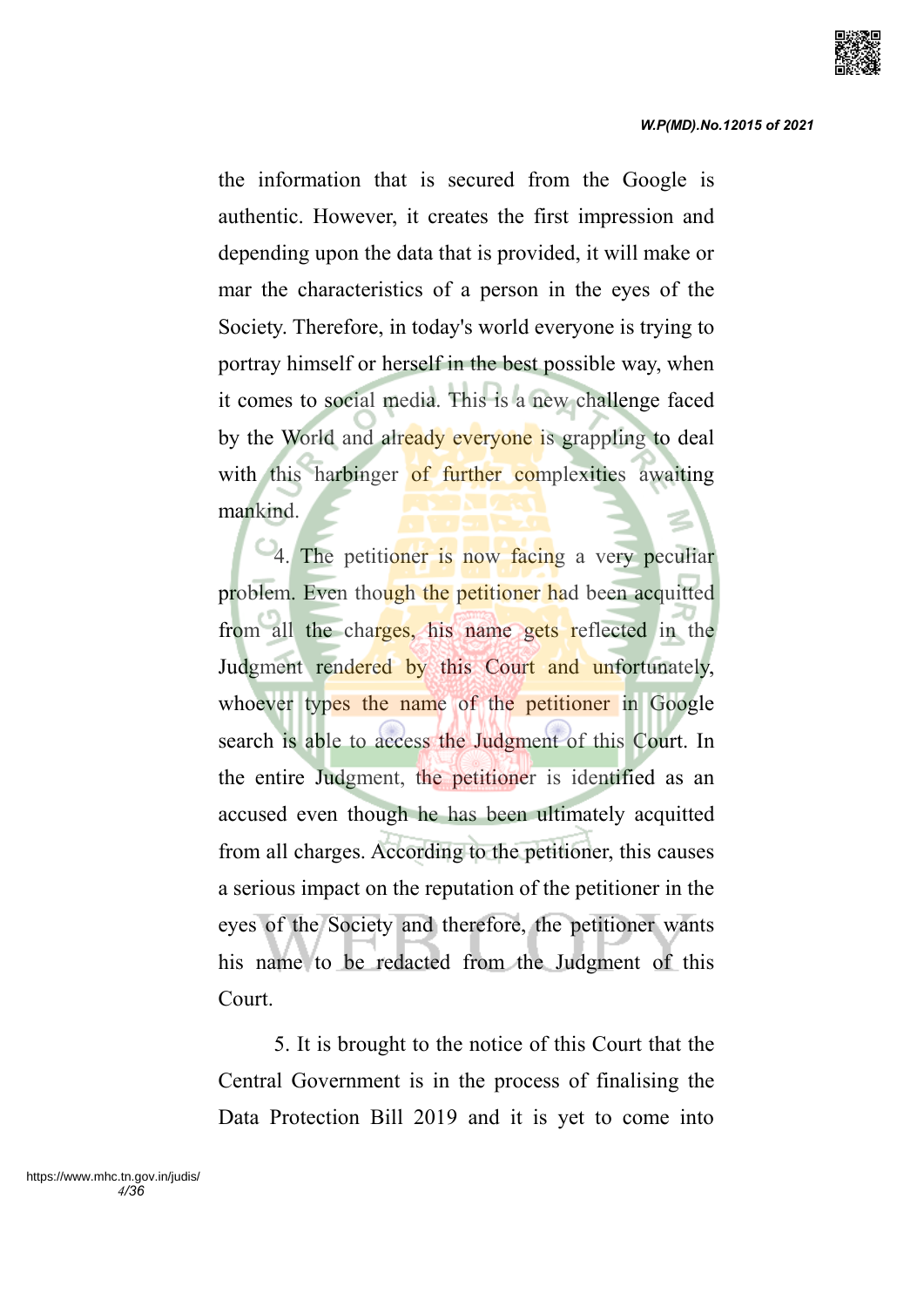effect. This Act when brought into force will effectively protect the data and privacy of a person.

6. Till now, the Legislature has enacted laws protecting the identity of victims, who are women and children and their names are not reflected in any order passed by a Court. Therefore, automatically their names get redacted in the order and no one will be able to identify the person, who is a victim in a given case. This sufficiently protects the person and privacy of the person. This right has not been extended to an accused person, who ultimately is acquitted from all charges. Inspite of an order of acquittal, the name of the accused person gets reflected in the order. Therefore, for the first time, a person, who was acquitted of all charges has approached this Court and sought for redacting his name from the Judgment passed by this Court.

7. For the present, this Court can act upon the request made by the petitioner only by placing reliance upon Article 21 of the Constitution of India. After the historic Judgment of the Hon'ble Supreme Court in *Puttasamy Vs. Union of India,* the Right of Privacy has now been held to be a fundamental right, which is traceable to Article 21 of the Constitution of India. If the essence of this Judgment is applied to the case on hand, obviously even a person, who was accused of committing an offence and who has been subsequently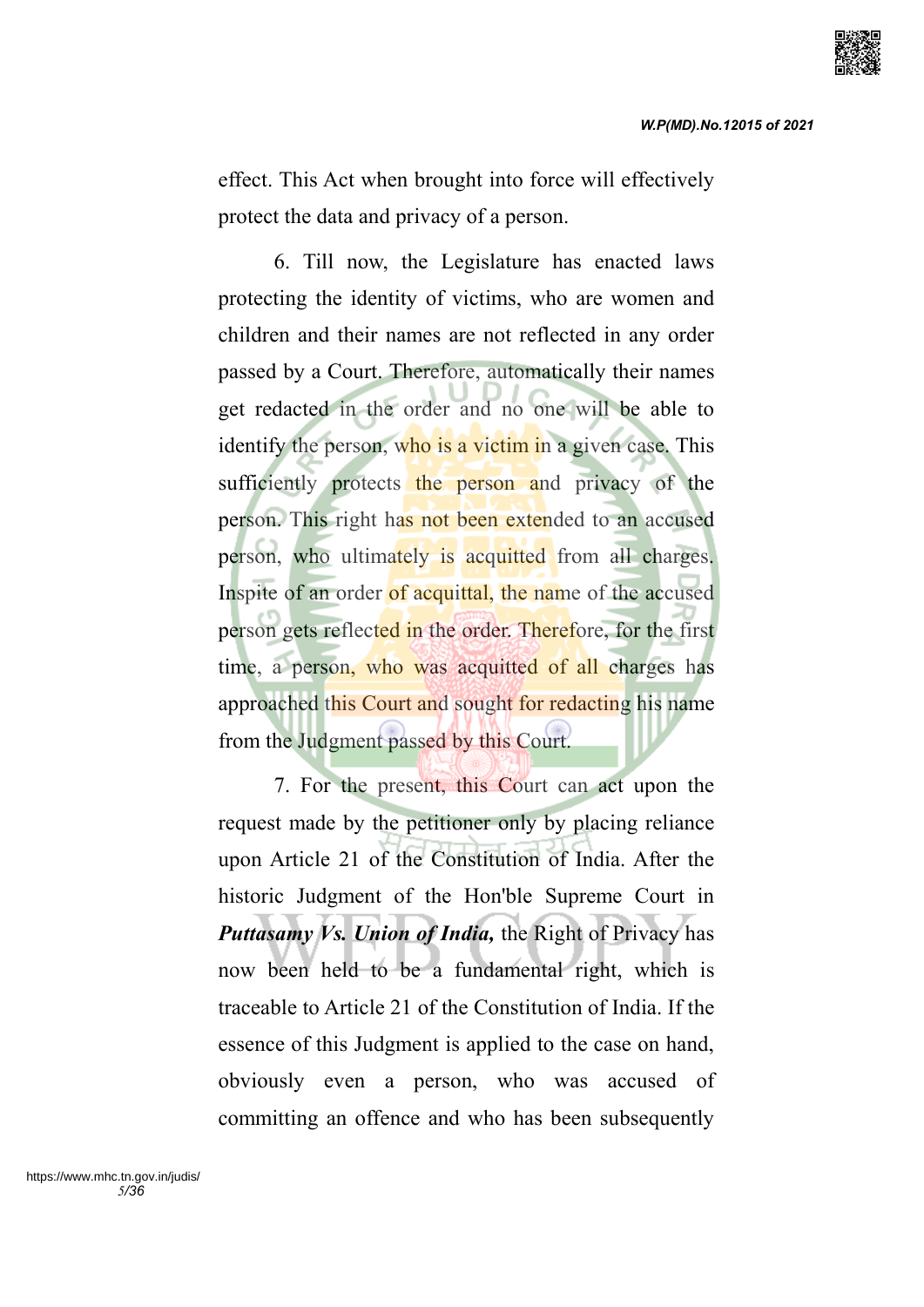

acquitted from all charges will be entitled for redacting his name from the order passed by the Court in order to protect his Right of Privacy. This Court finds that there is a *prima facie* case made out by the petitioner and he is entitled for redacting his name from the Judgment passed by this Court in Crl.A. (MD).No.321 of 2011. However, since the issue has come up for the first time before this Court, this Court wants to hear the learned counsel appearing on behalf of the respondents 1 to 3 and also the Members of the Bar and understand the various ramifications before writing a detailed Judgment on this issue.

8. It is also **brought** to the notice of this Court that when a similar issue came up before the Delhi High Court recently, interim orders were passed directing the concerned websites to redact the name of the petitioner therein. It is also informed to this Court that a new Right called as Right to be Forgotten is sought to be included in the list of Rights that are already available under Article 21 of the Constitution of India.

9. The learned counsel for the respondents 1 to 3 shall take necessary instructions and file written submissions after serving a copy to the learned counsel appearing for the petitioner.

10. Registry is directed to post this case for final arguments on 28.07.2021 at 2.15 P.M.. Registry is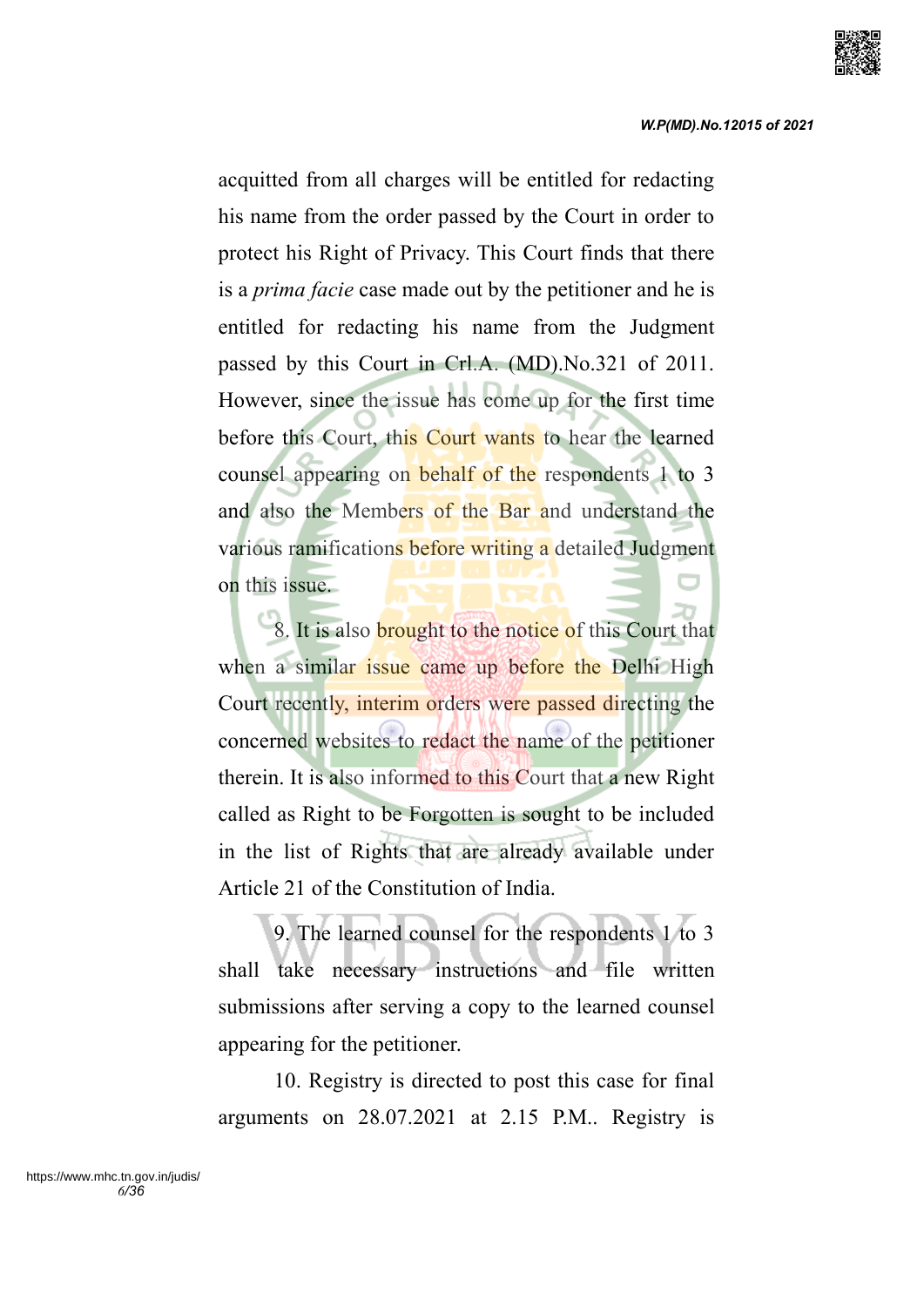

further directed to publish this order in the Advocate Associations and Bar Associations both in the Principal Bench and Madurai Bench. The members of the Bar are requested to assist this Court in this issue.

3.The above order was circulated widely to all the Advocate Associations and Bar Associations and many advocates positively responded to the call made by this Court resulting in a five hour "marathon"hearing on 28.07.2021. Submissions were made from various perspectives and the effective submissions that emanated from a vibrant bar made it an enriching experience. This Court with all humility must acknowledge the fact that if not for the assistance of the members of the Bar, this Court could not have gained insight into the various facets of this issue to come to a fair conclusion.

4.This Court, apart from having the advantage of hearing the learned counsel for the petitioner and Mr.K.Samidurai, who appeared on behalf of the High Court Registry, also had the advantage of hearing the following counsel, either appearing on behalf of the Associations or as Amicus to assist the Court.

| Mr.Gandhi     | Madurai Bench of Madras High Court Bar Association.    |
|---------------|--------------------------------------------------------|
| Mr.V.S.Kanthi | Madras High Court Madurai Bench Advocates Association. |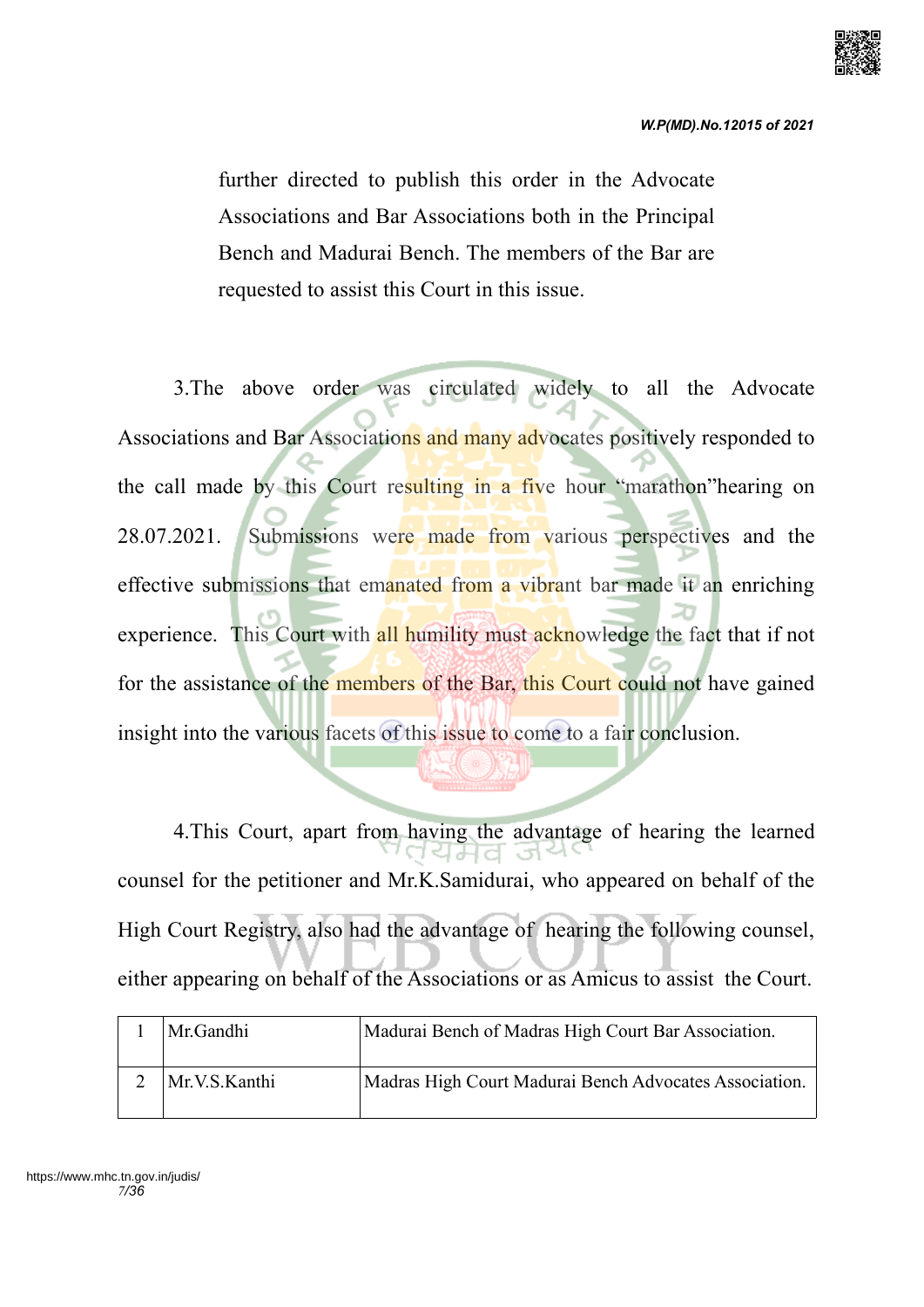

#### *W.P(MD).No.12015 of 2021*

| $\mathbf{1}$   | Mr.Gandhi                                  | Madurai Bench of Madras High Court Bar Association. |
|----------------|--------------------------------------------|-----------------------------------------------------|
| $\overline{3}$ | Mr.G.Mariappan                             | Madurai Bar Association.                            |
| $\overline{4}$ | Mr.Sanjay Pinto                            |                                                     |
| 5              | Mr.R.Thirumoorthy                          |                                                     |
| 6              | Mr.J.Anandhavalli<br>and<br>Mr.B.Saravanan | Women Advocate Association.                         |
| $\tau$         | Mr.D.Selvam                                |                                                     |
| 8              | Mr.K.Samidurai                             | Respondent                                          |
| 9              | Mr. Abudu Kumar                            |                                                     |
| 10             | Mr.G.Balasubramanian                       |                                                     |
| 11             | Mr.Duraipandian                            |                                                     |
| 12             | Mr.ArunAnbumani                            | Œ<br>∩                                              |
| 13             | Mr.Sharath Chandran                        |                                                     |
| 14             | Mr.K.K.Ramakrishnan                        |                                                     |
| 15             | Mr.K.P.S.PalanivelRajan                    |                                                     |
| 16             | Mr.R.Suresh Kumar                          |                                                     |
|                |                                            |                                                     |

5. Every counsel in unison reverberated the undisputable position of law that the right to privacy is protected as an intrinsic part of the right to life and personal liberty under Article 21 and as a part of the freedoms guaranteed by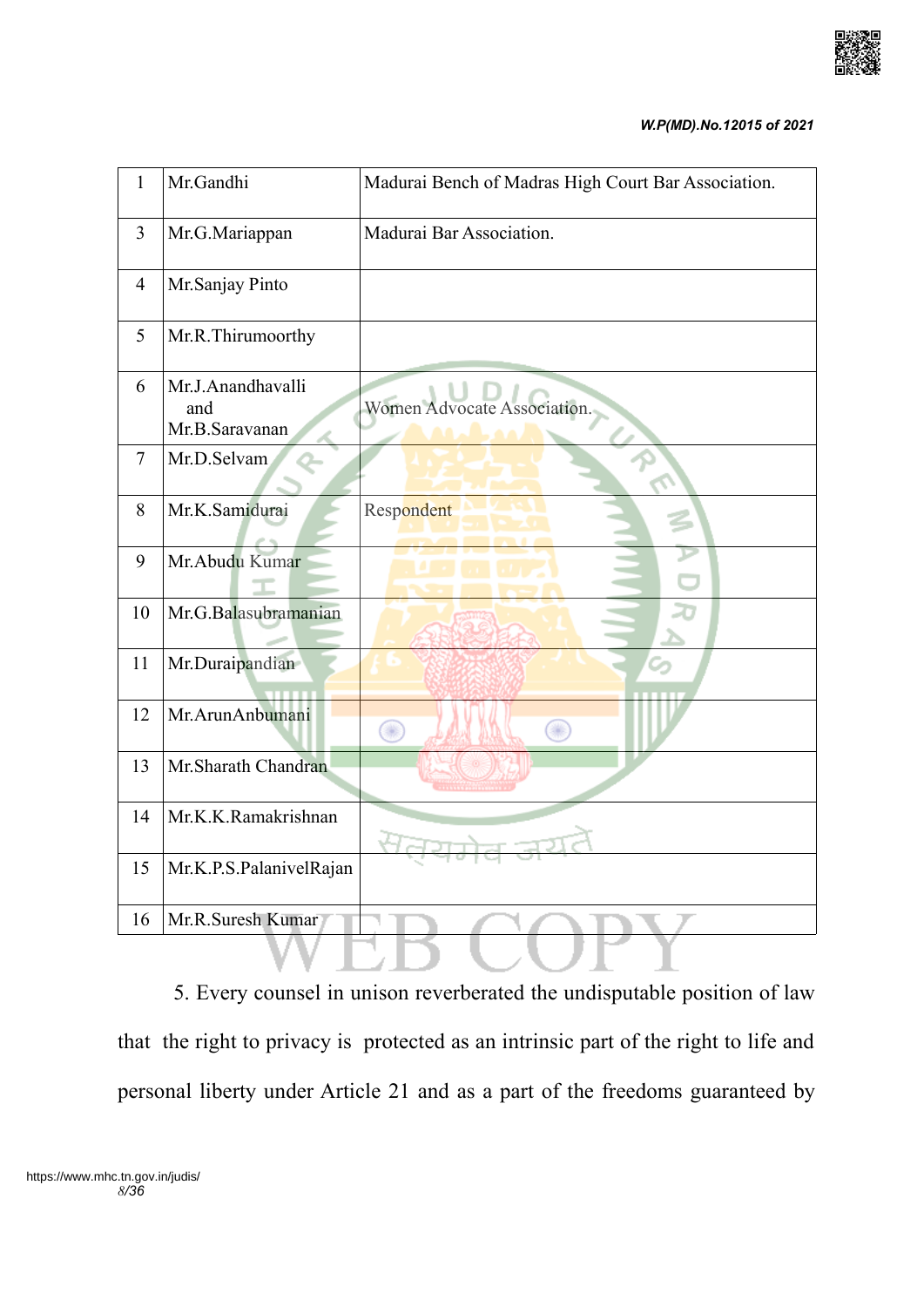

Part III of the Constitution. As a result of the same and by virtue of the authoritative pronouncement of the Hon'ble Supreme Court in *K.S.Puttaswamy's case* referred *supra*, the right to privacy is a fundamental right. It was also submitted that, the present issue involves a right to reputation which is inherent to the right to life protected under Article 21 of the Constitution. To add strength to this submission, Shakespeare's Othello was cited where in Act II, Scene iii, 167: Shakespeare would say "Good name in man and woman, dear my lord, Is the immediate jewel of their souls; Who steals my purse, steals trash; 'tis something, nothing; 'Twas mine, 'tis his, and has been slave to thousands: But he that filches from me my good name Robs me of that which not enriches him and makes me poor indeed."

6.It was also impressed upon this Court that under the Code of Criminal Procedure, 1973 ("the Code"),the Criminal Court after taking the evidence, examining the accused, hearing the prosecution and the defence, considers that there is no evidence that the accused committed the offence and finds the accused not guilty, records an order of acquittal. The language used under Section 232, 248 and 255 of the Code, was relied upon to add strength to this argument. To explain the phrase "The Judge shall record an order of acquittal", the judgment of the Hon'ble Supreme Court in *Dilip Kumar*

⋒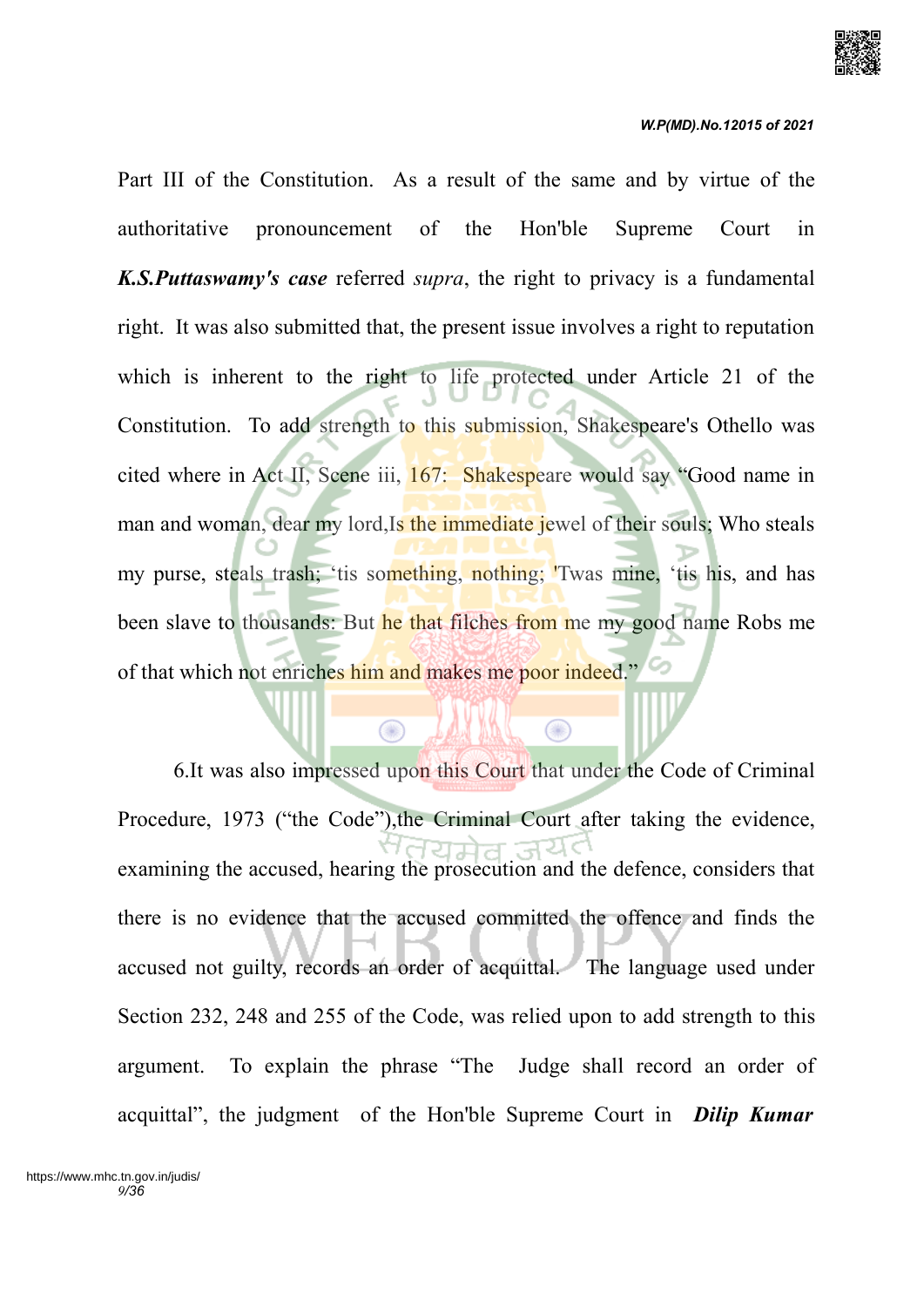

## *Sharma And Others v. State of Madhya Pradesh* reported in *(1976) 1 SCC*

*560*, was relied upon and the relevant portion is extracted hereunder:

"*33.There is authority for the proposition that an order of acquittal particularly one passed on merits, wipes off the conviction and sentence for all purposes, and as effectively as if it had never been passed. An order of acquittal annulling or voiding a conviction operates from nativity. As Kelson puts it, "it is a true annulment, an annulment with retroactive force." So when the conviction of Rohit for Prabhu's murder, was quashed, the High Court-to borrow the felicitous words of Krishna lyer J.-'Killed the conviction not then, but performed the formal obsequies of the order which had died at birth".* 

7.It was further submitted that a judgment of acquittal gives the accused a right of getting an automatic expungement of his name from all records and particularly from those which are within public domain. 'तयमेव जय

8.The peculiarity of seeking redaction of the name of an accused persons who have been acquitted, has essentially gained significance due to the development of science and technology that has virtually brought everything under the sky to the fingertips of any person who may have access to the internet. The search engines provide information about any person and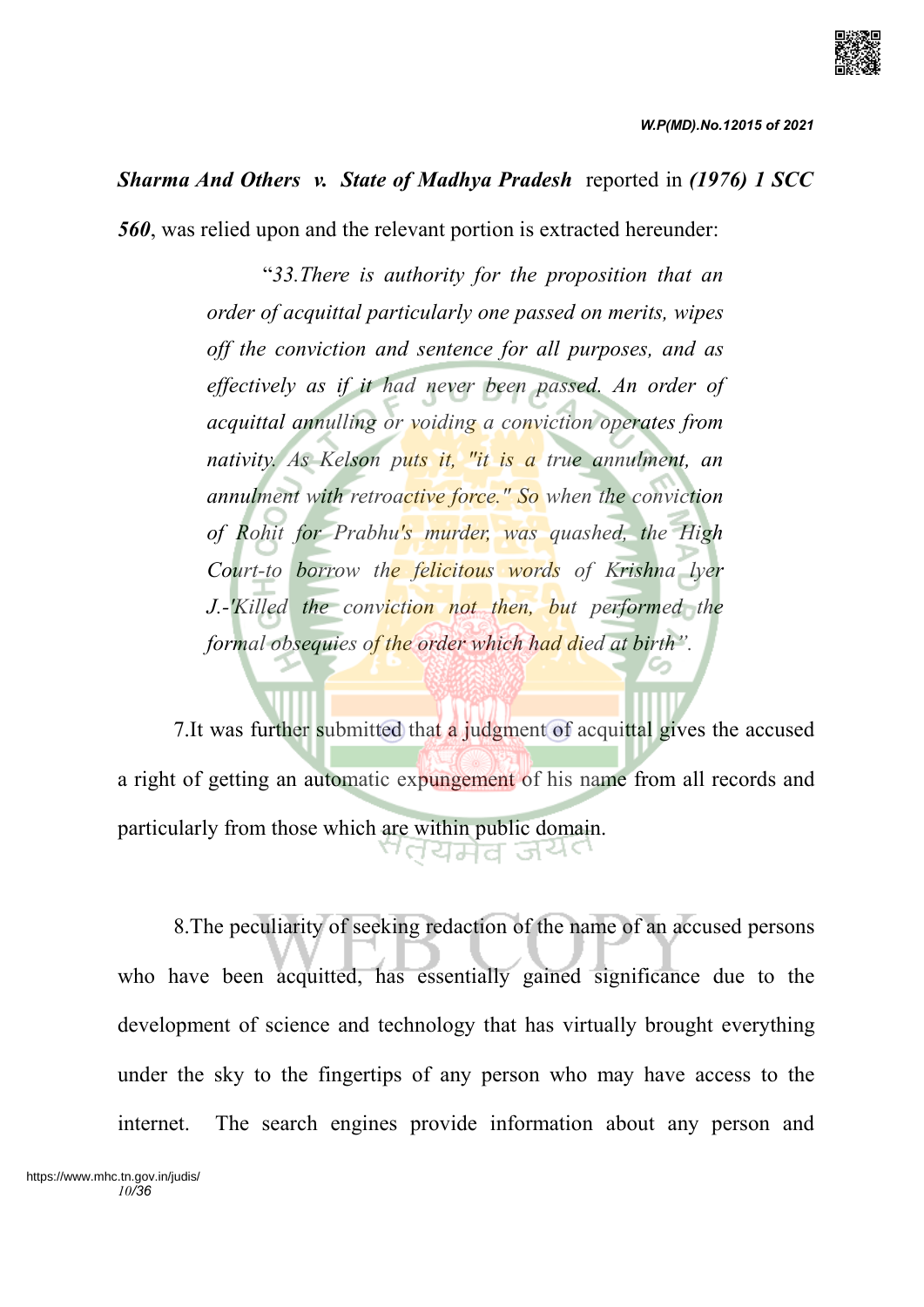

#### *W.P(MD).No.12015 of 2021*

whatever information is available in the "Cloud" can be accessed by anyone. Therefore, since the orders and judgments are easily available on the public domain and can be conveniently accessed by the touch of a button, it is causing a serious impact on the reputation and privacy of a person. A person despite getting acquitted after facing criminal trial has their name reflected in the order or judgment as an accused which identity they want this world to forget.

9. At the outset, this Court came to a *prima facie* conclusion that an accused person is entitled to have their name redacted from the judgments or orders and more particularly the ones that are available in the public domain and which are accessible through search engines. However, this Court felt that there may be ramifications if such a generalised order is passed and directions are issued. In other words, this Court felt that there are certain finer aspects which have to be considered failing which, it may open up flood gates. The need for assistance from the Bar therefore seemed imperative. Initially, this Court was inclined towards right to privacy, right of reputation and right to live with dignity being read to have a wide scope. The Court felt that it had to come to the rescue until the legislature ultimately enacts the Data Protection Act. However, on a deeper review of the issue, this Court has taken cognisance of the fact that the same is not as simple and straight as it sounded.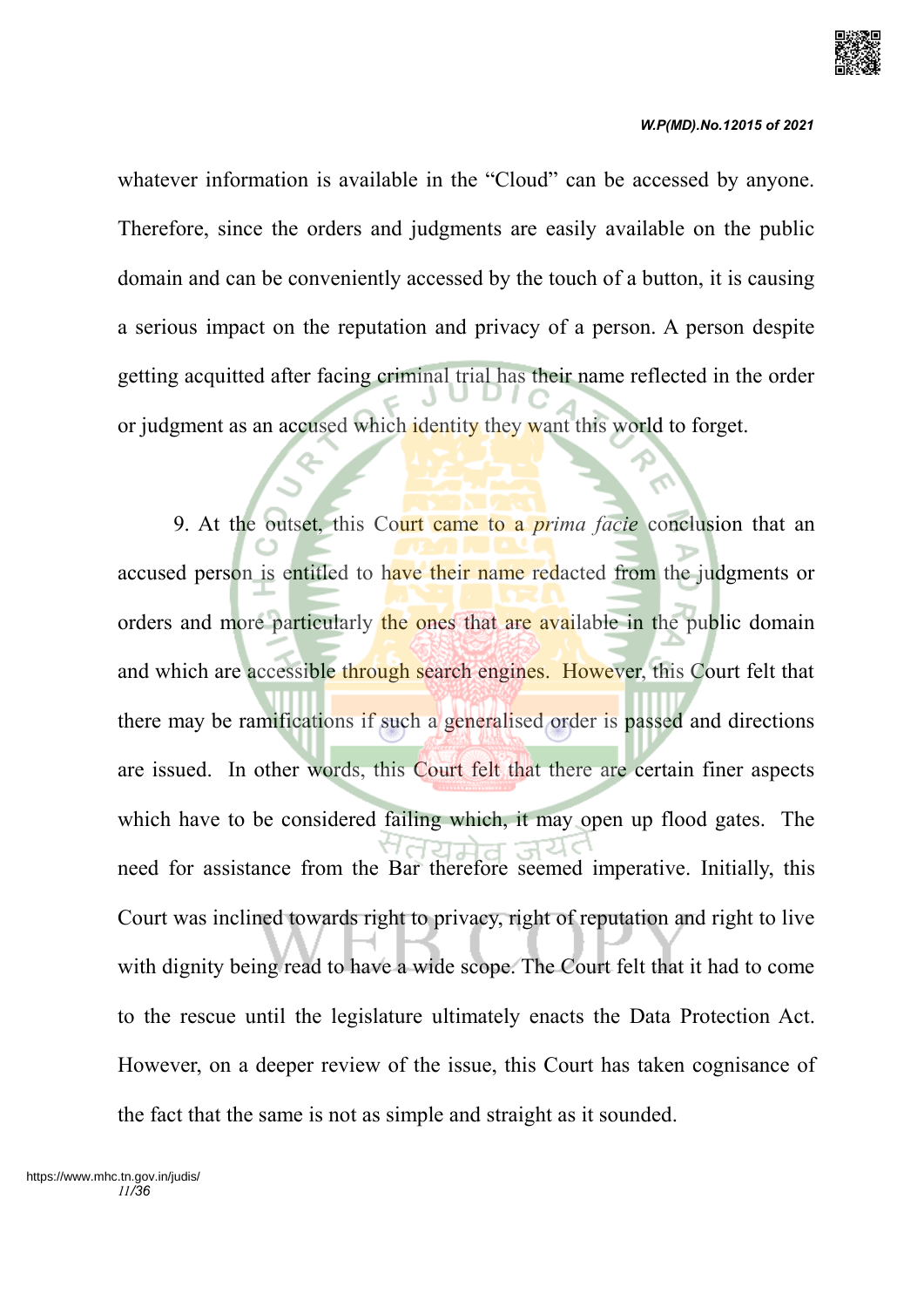

10.There is no doubt with regard to the fact that the moment Judge records an order of acquittal, the identity of a person as an accused is completely wiped out. This effect takes place due to the operation of law. However, while undertaking the process of redaction, a Court is called upon to literally strike of the name of the person from the order or judgment which recorded the acquittal of the person from the criminal proceedings. In short, an identity which has already been wiped out by operation of law is sought to be wiped out at a gross level wherever there is reference to the name in the order or judgment. One other question that solicits the attention of this Court is at which level of jurisdiction should the process of redaction be done. Is it at the trial court stage or at the appellate stage or at the revisional stage and how should it be done in cases which have already concluded and become a part of record.

# सतयमेव जयतै

11.Mr.Arun Anbumani, who was one of the Amicus, brought to the attention of this Court a very important point for consideration. The learned counsel rightly argued that this Court is only looking at the end product of a criminal litigation, which is the final judgment or an order of acquittal which gets published. The learned counsel submitted that the damage to reputation or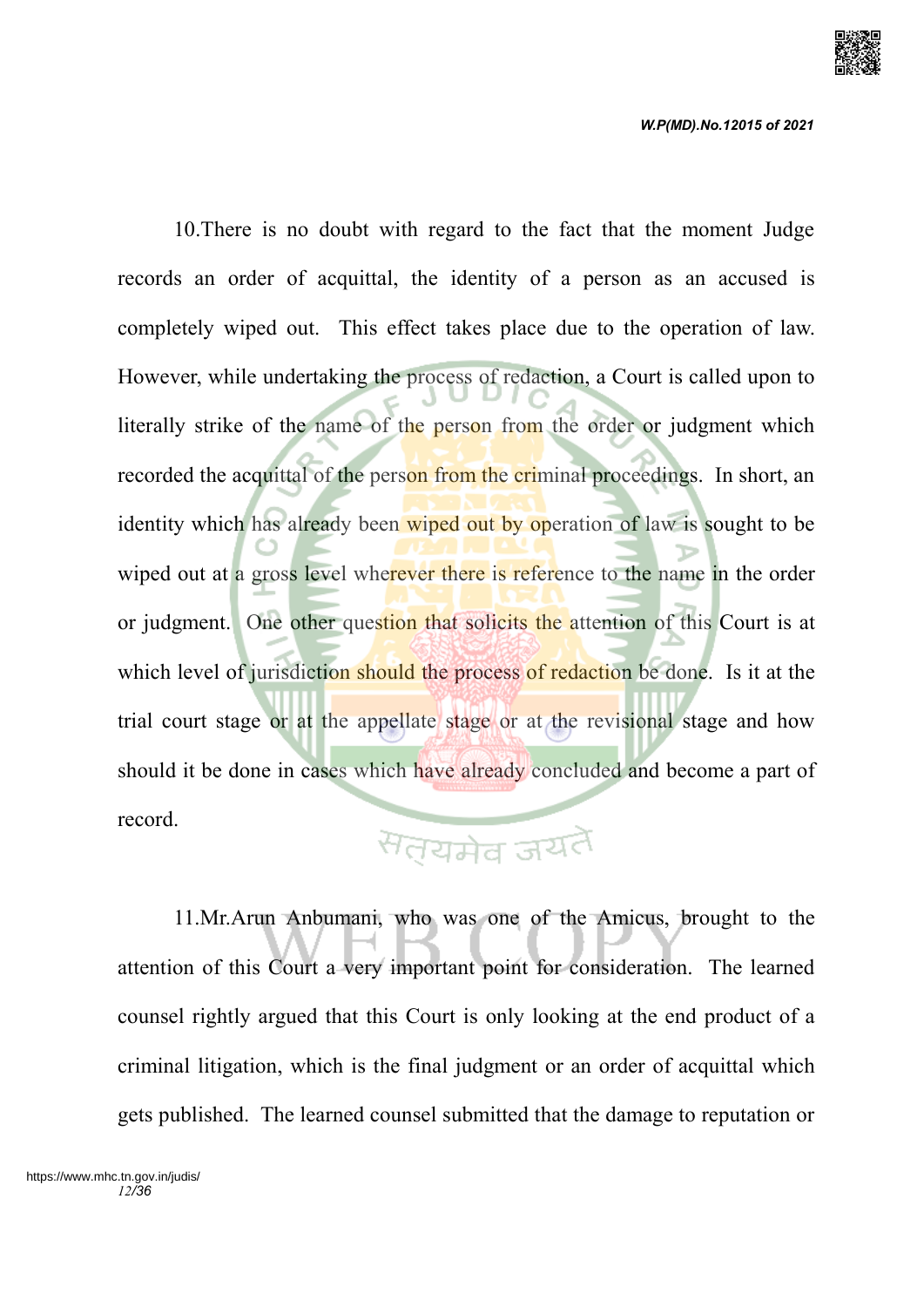

dignity starts right from the day a complaint is given, a FIR is registered, an accused gets remanded and when they face trial. At every stage, there is a publication and while seeking for redaction, none of these publications will be touched. The learned counsel further submitted that it is only an order or judgment of acquittal which actually saves the honour of a person whose name has already been tarnished due to various publications that take place and which are also readily available on the search engines.

12. There is a lot of force in this submission made by Mr. Arun Anbumani. This country does not have a system like the one that is available in United States, where through a Court order there can be complete destruction of the entire records of an accused person, who is acquitted. Such person can start their life *tabula rasa* and lead a normal life with the rights provided by the Constitution, including the right to fill nil in the relevant employment application column for criminal records. In other words, the entire personal information gets expunged/destroyed and sealed from the public domain. If the system is looking for identifying an effective right for a person acquitted in a criminal proceeding, it must be a consummate relief and there is no use in just erasing the name in a final judgment or order. In fact, it may prove to be counterproductive for a person to get their name erased from a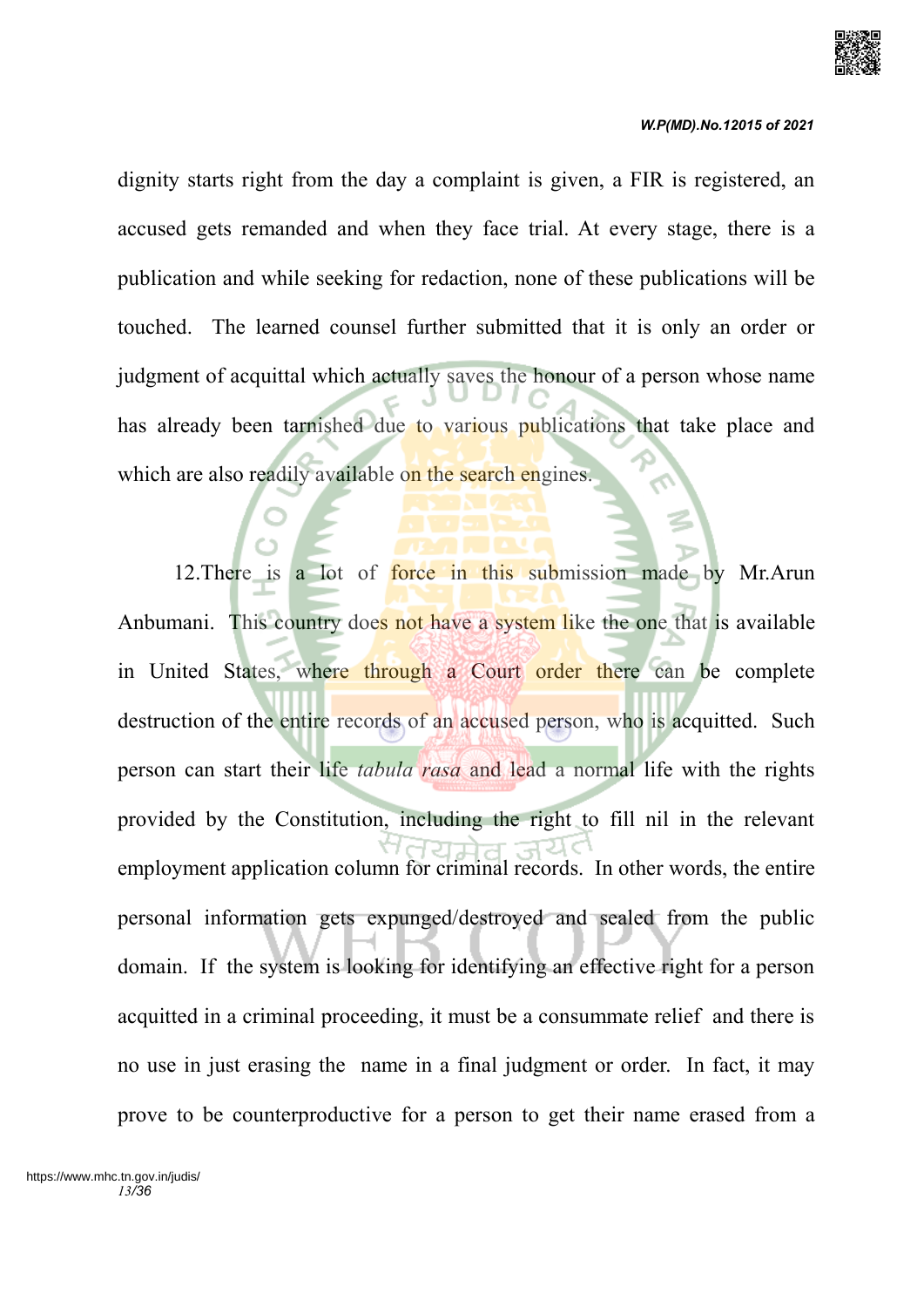

judgment or order to prove their innocence, where there are other materials available in public domain, which pertains to damning their name when the criminal proceedings actually commenced.

13.There is only one enactment which provides for the complete destruction of the entire criminal record which ultimately removes the person from their identity as an accused person. The said enactment is "The Juvenile Justice [Care and Protection of Children] Act, 2015" and Rules thereunder, and the same are extracted hereunder:

> 1. Section 3(xiv) - Principle of fresh start: All past records of any child under the Juvenile Justice system should be erased except in special circumstances.

> > Œ

⊜

2. 24. (1) Notwithstanding anything contained in any other law for the time being in force, a child who has committed an offence and has been dealt with under the provisions of this Act shall not suffer disqualification, if any, attached to a conviction of an offence under such law: Provided that in case of a child who has completed or is above the age of sixteen years and is found to be in conflict with law by the Children's Court under clause (i) of sub-section (1) of section 19, the provisions of subsection (1) shall not apply. (**2) The Board shall make an**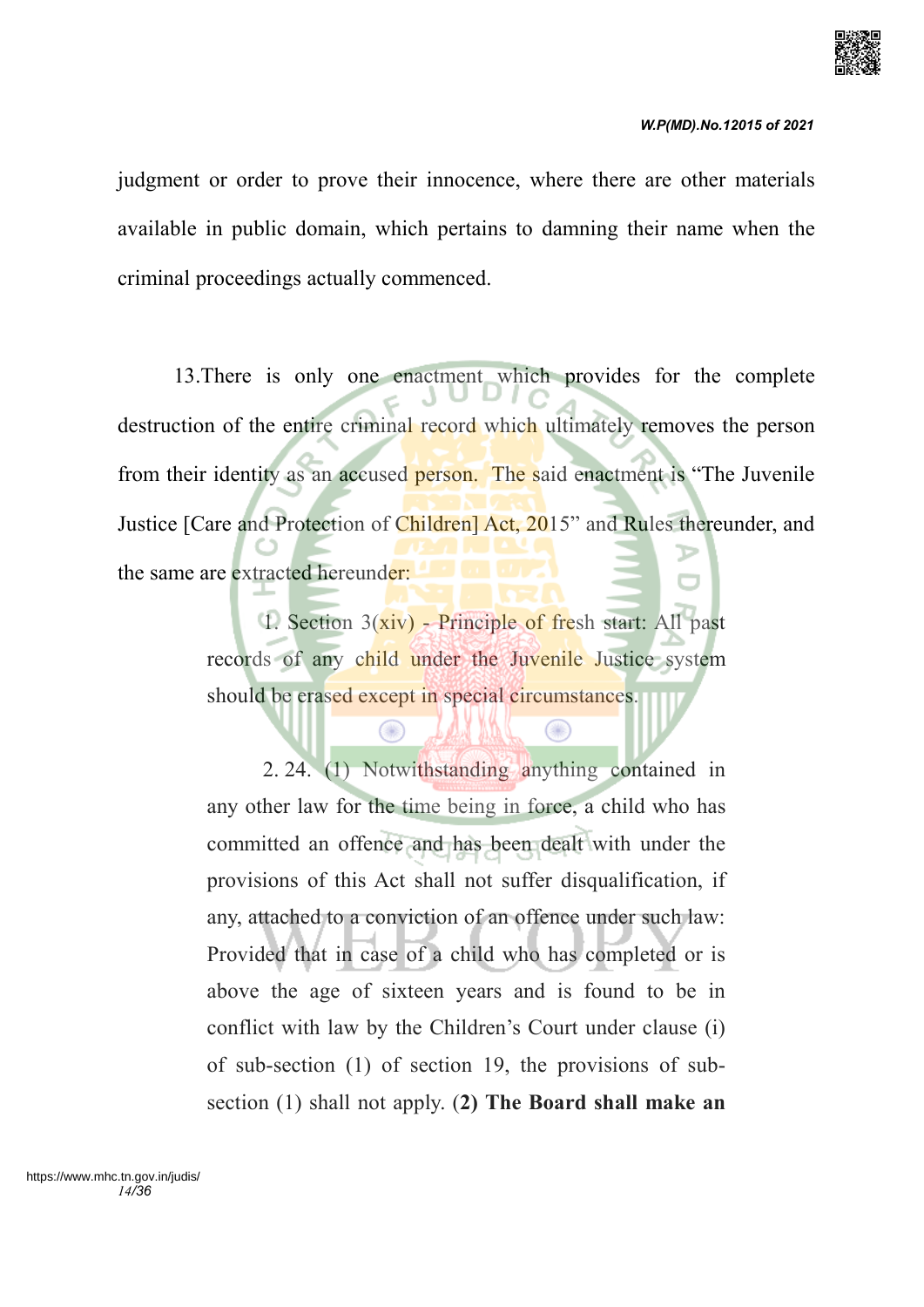

**order directing the Police, or by the Children's court to its own registry that the relevant records of such conviction shall be destroyed after the expiry of the period of appeal or, as the case may be, a reasonable period as may be prescribed:**

Provided that in case of a heinous offence where the child is found to be in conflict with law under clause (i) of sub-section (1) of section 19, the relevant records of conviction of such child shall be retained by the Children's Court.

I

**99. (1) All reports related to the child and considered by the Committee or the Board shall be treated as confidential:** Provided that the Committee or the Board, as the case may be, may, if it so thinks fit, communicate the substance thereof to another Committee or Board or to the child or to the child's parent or guardian, and may give such Committee or the Board or the child or parent or guardian, an opportunity of producing evidence as may be relevant to the matter stated in the report.

(2) Notwithstanding anything contained in this Act, the victim shall not be denied access to their case record, orders and relevant papers.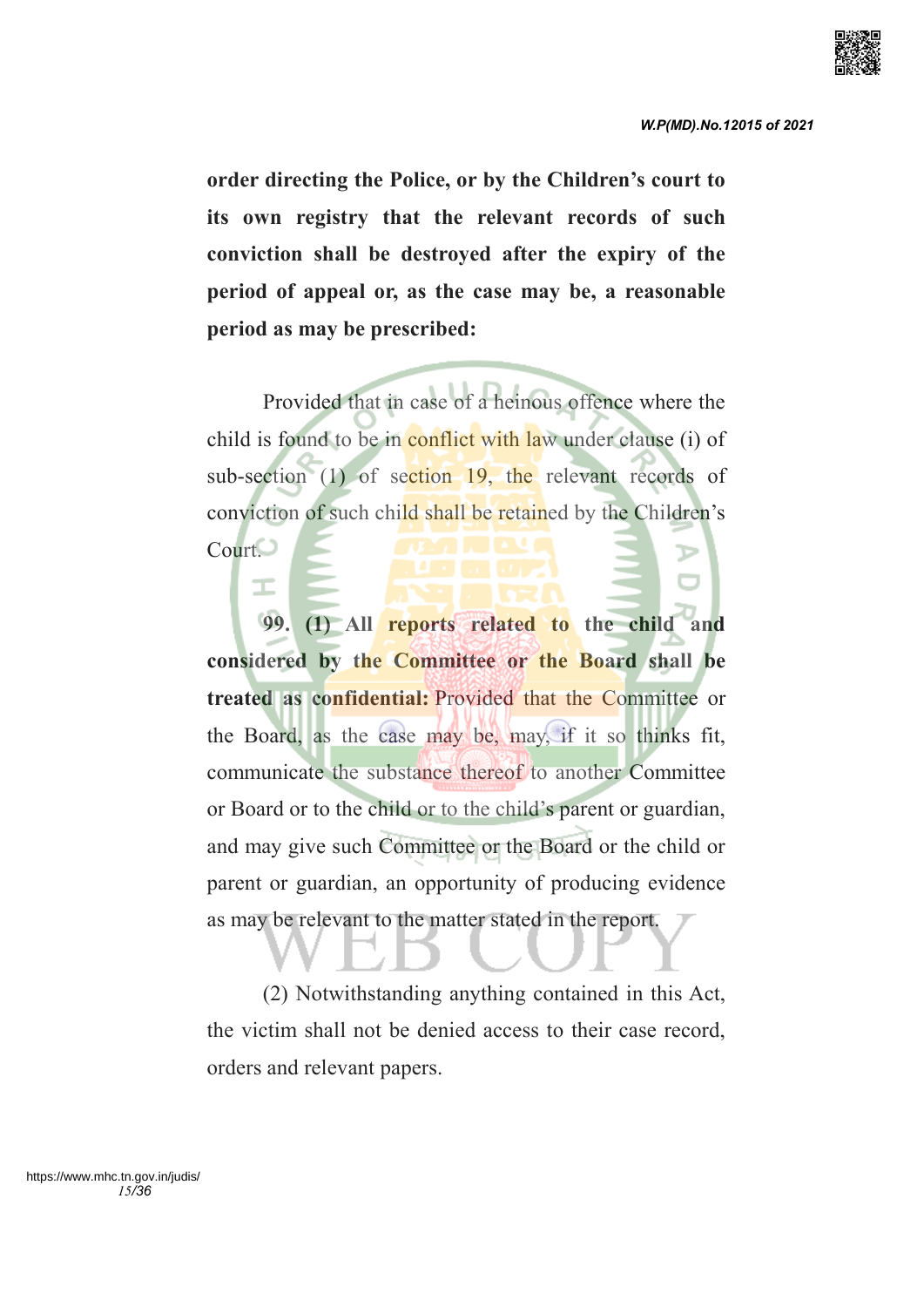

The Rule on destruction of records is traceable to Section  $110(1)(xiii)$ 

 **Rule 14 - Destruction of records** – The records of conviction in respect of a child in conflict with law shall be kept in safe custody till the expiry of the period of appeal or for a period of seven years, and no longer, and thereafter be destroyed by the Person-in-charge or Board or Children's Court, as the case may be:

Provided that in case of a heinous offence where the child is found to be in conflict with law under clause (i) of sub-section (1) of section 19 of the Act, the relevant records of conviction of such child shall be retained by the Children's Court".

⋒

14. There is yet another issue with far reaching importance that arises in the present case that directly impacts one of the Central and universally acclaimed tenets of administration of justice viz., the principle of open justice.

 $\circledcirc$ 

15. The rationale for the indispensable principle that justice must be done in the open is best captured in the words of Jeremy Bentham who observed

"*In the darkness of secrecy sinister interest, and evil in every*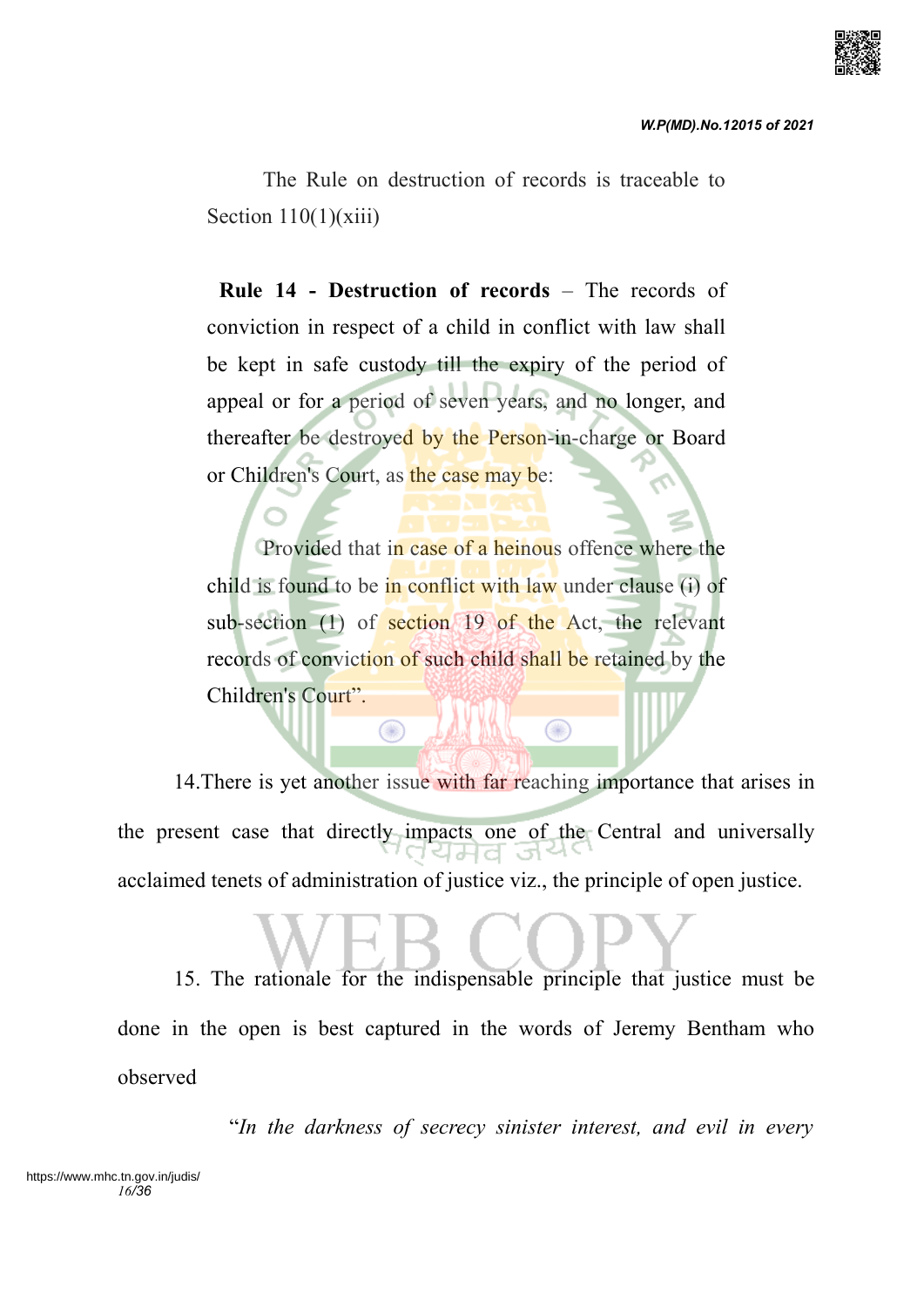

*W.P(MD).No.12015 of 2021*

*shape, have full swing. Only in proportion as publicity has place can any of the checks applicable to judicial injustice operate. Where there is no publicity there is no justice. Publicity is the very soul of justice. It is the keenest spur to exertion, and surest of all guards against improbity. It keeps the Judge himself while trying under trial (in the sense that) the security of securities is publicity"*

Well over a century ago, this principle was firmly cemented as a fundamental facet of the system of administration of justice by the House of Lords in *Scott v Scott* [1913 A.C 417]. Viscount Haldane pointed out that the general principle is that Courts must administer justice in public. There were, however, some exceptions like matrimonial cases, cases relating to minors etc. which required a departure from this principle. The rationale for the exceptions were premised on a more fundamental principle that the chief object of courts of justice must be to do justice between parties. Therefore, in cases like minors and matrimonial disputes, where publicity may be harmful to the subject matter of the *lis*, the principle of open justice must yield to the still more paramount duty to do justice. After all, publicity is only a means to an end.

16.In *R (Guardian News and Media Ltd) v City of Westminster Magistrates' Court (Article 19 intervening)* [2013 QB 618], Lord Toulson offered the rule of law justification in support of the principle of open justice.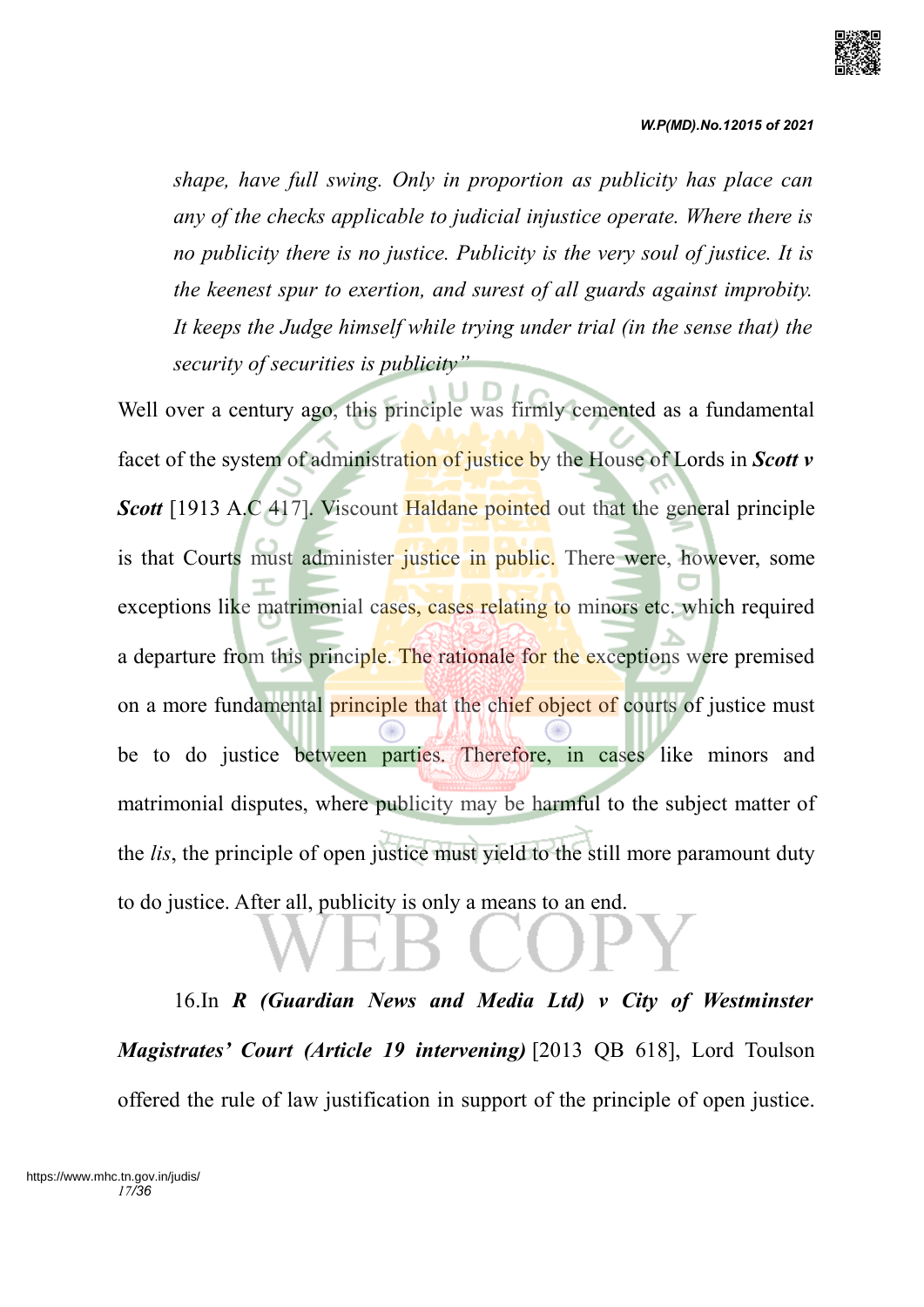

*W.P(MD).No.12015 of 2021*

The learned judge observed:

"*Open justice. The words express a principle at the heart of our system of justice and vital to the rule of law. The rule of law is a fine concept but fine words butter no parsnips. How is the rule of law itself to be policed? It is an age old question. Quiscustodietipsoscustodes who will guard the guards themselves? In a democracy, where power depends on the consent of the people governed, the answer must lie in the transparency of the legal process. Open justice lets in the light and allows the public to scrutinise the workings of the law, for better or for worse."*

17. In India the principle of open justice has been identified as a central tenet of the rule of law. The principle, however, is not monolithic, and encompasses various precepts. In *Swapnil Tripathi v. the Supreme Court of India* (2018 10 SCC 639), D.Y Chandrachud, J identified the following elements:

> i. The entitlement of an interested person to attend Court as a spectator; ii. The promotion of full, fair and accurate reporting of court

proceedings;

iii. The duty of Judges to give reasoned decisions; and

iv. **Public access to judgments of Courts**.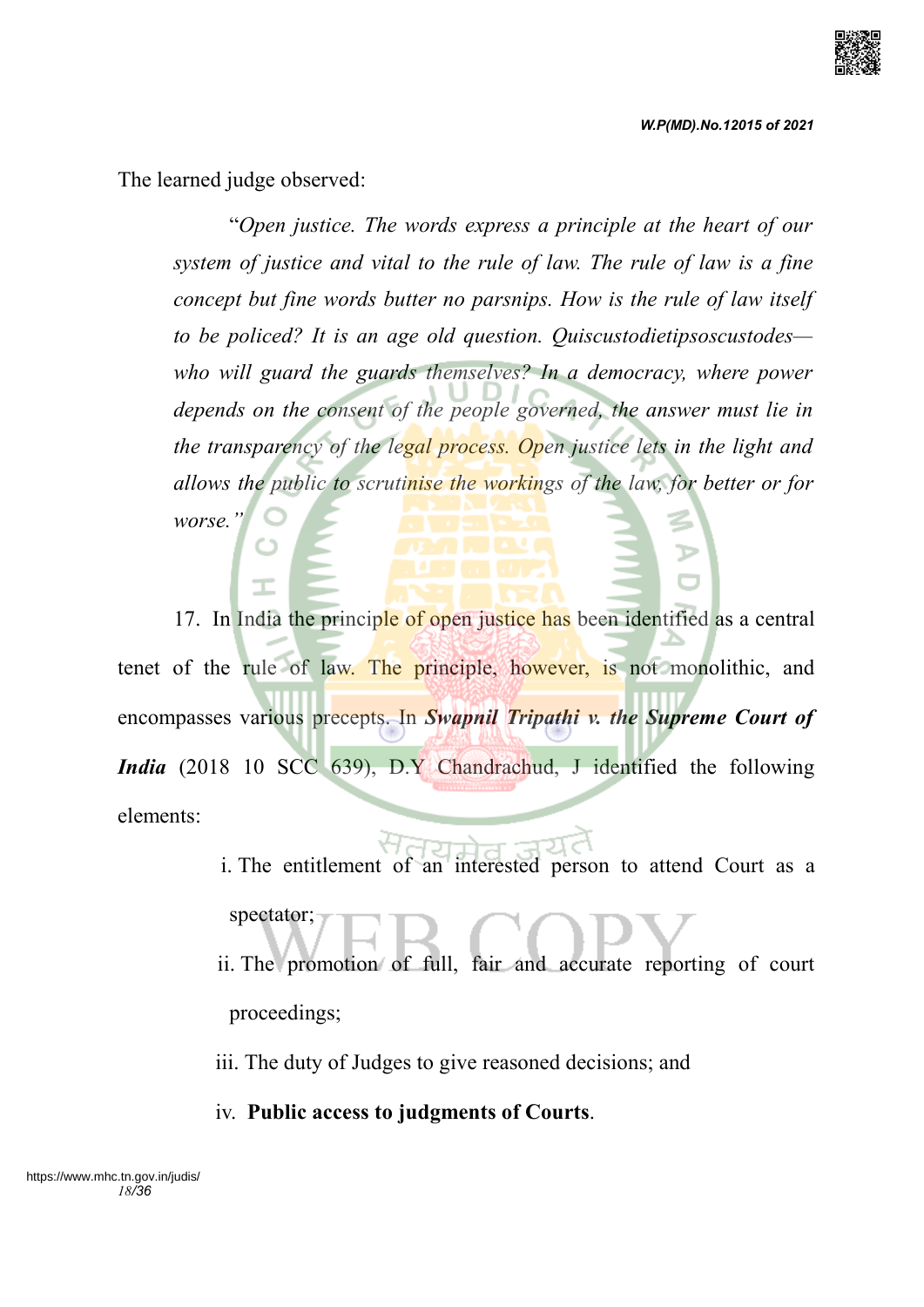The learned judge went on to observe thus:

"*Public confidence in the judiciary and in the process of judicial decision making is crucial for preserving the rule of law and to maintain the stability of the social fabric. Peoples' access to the court signifies that the public is willing to have disputes resolved in court and to obey and accept judicial orders. Open courts effectively foster public confidence by allowing litigants and members of the public to view courtroom proceedings and ensure that the Judges apply the law in a fair and impartial manner."*

It can, therefore, be taken as an established position of law that public access to judgments of Courts is an integral precept of the concept of open justice, promoting the rule of law.

18.The existence of the right to privacy as an enforceable fundamental right under Part III of the Constitution is no longer open to doubt in view of the authoritative pronouncement of a 9-judgeBench of the Hon'ble Supreme Court in *K.S Puttaswamy's Case*, referred *supra*. The Supreme Court overruled its earlier decision in *M.P Sharma v Satish Chandra* [AIR 1954 SC 300] and the majority view in *Kharak Singh v State of Uttar Pradesh* [AIR 1963 SC 1295], and concluded as under:

"*The right to privacy is protected as an intrinsic part of the right to life and personal liberty under Article 21 and as a part of the*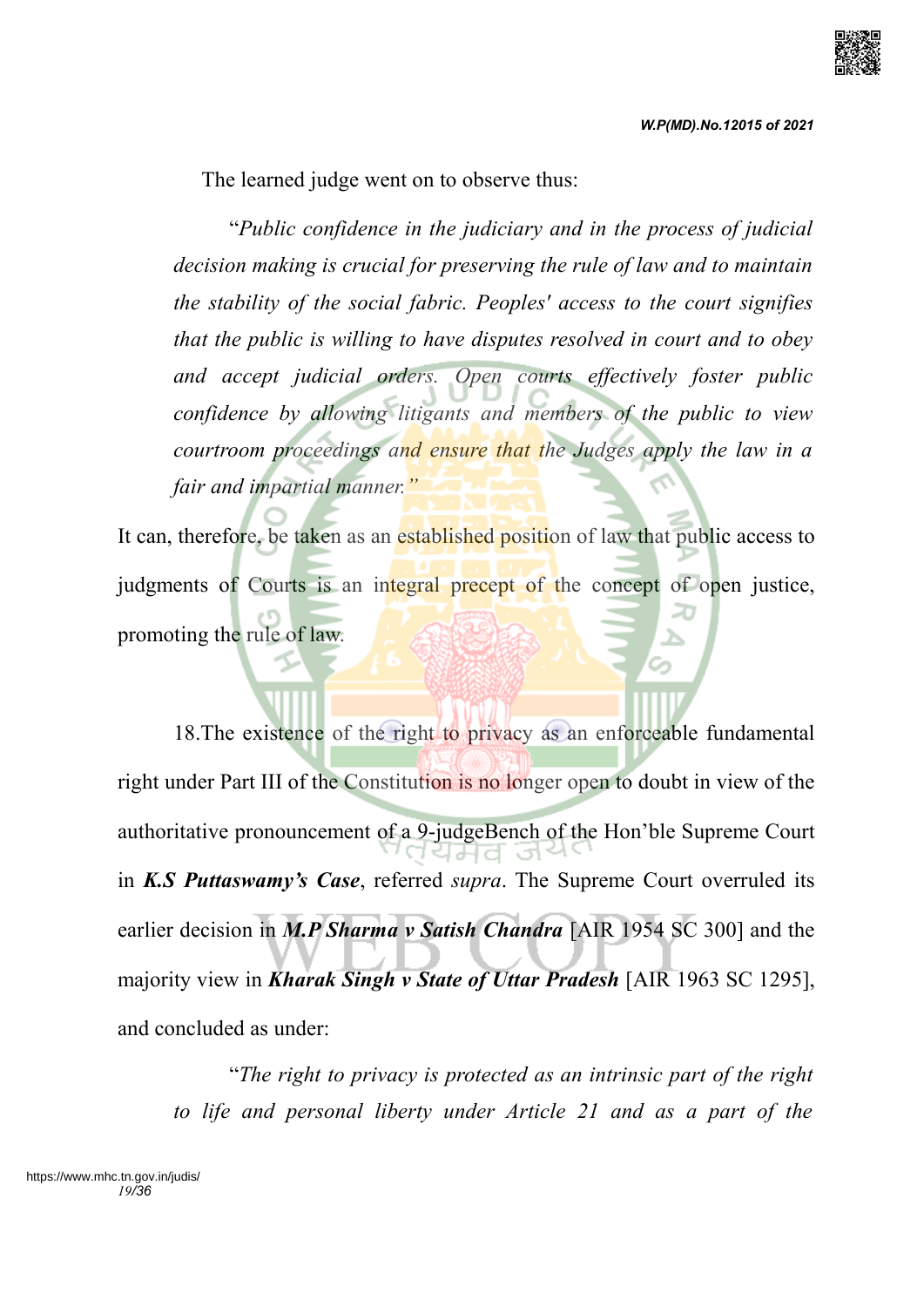

*freedoms guaranteed by Part III of the Constitution."*

19. While there can be no dispute that a fundamental right of privacy exists at a general level in the light of the judgment of the Hon'ble Supreme Court in *K.S Puttaswamy's case*, the question that has now cropped up is whether such a right exists in the context of judgments and orders of a Court. In *R. Rajagopal v State of Tamil Nadu (1994 6 SCC 632)*, the Hon'ble Supreme Court held as under:

> "*26. We may now summarise the broad principles flowing from the above discussion:*

> *(1) The right to privacy is implicit in the right to life and liberty guaranteed to the citizens of this country by Article 21. It is a "right to be let alone". A citizen has a right to safeguard the privacy of his own, his family, marriage, procreation, motherhood, child-bearing and education among other matters. None can publish anything concerning the above matters without his consent — whether truthful or otherwise and whether laudatory or critical. If he does so, he would be violating the right to privacy of the person concerned and would be liable in an action for damages. Position may, however, be different, if a person voluntarily thrusts himself into controversy or voluntarily invites or raises a controversy.*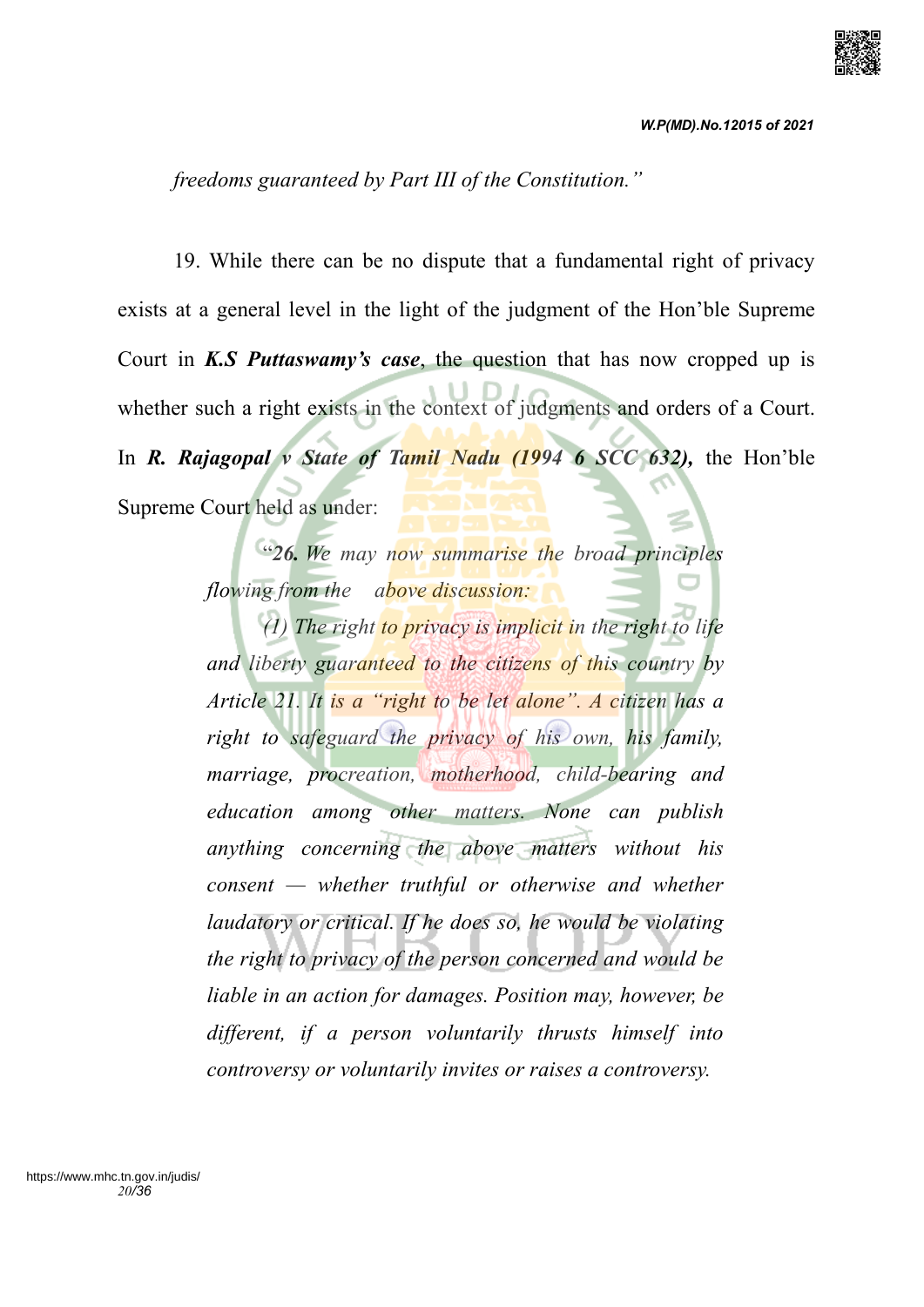*(2) The rule aforesaid is subject to the exception, that any publication concerning the aforesaid aspects becomes unobjectionable if such publication is based upon public records including court records. This is for the reason that once a matter becomes a matter of public record, the right to privacy no longer subsists and it becomes a legitimate subject for comment by press and media among others. We are, however, of the opinion that in the interests of decency [Article 19(2)] an exception must be carved out to this rule, viz., a female who is the victim of a sexual assault, kidnap, abduction or a like offence should not further be subjected to the indignity of her name and the incident being publicised in press/media.*

*(3) There is yet another exception to the rule in (1) above — indeed, this is not an exception but an independent rule. In the case of public officials, it is obvious, right to privacy, or for that matter, the remedy of action for damages is simply not available with respect to their acts and conduct relevant to the discharge of their official duties. This is so even where the publication is based upon facts and statements which are not true, unless the official establishes that the publication was made (by the defendant) with reckless disregard for truth. In such a case, it would be enough for the defendant (member of the press or media) to prove that he acted after a reasonable*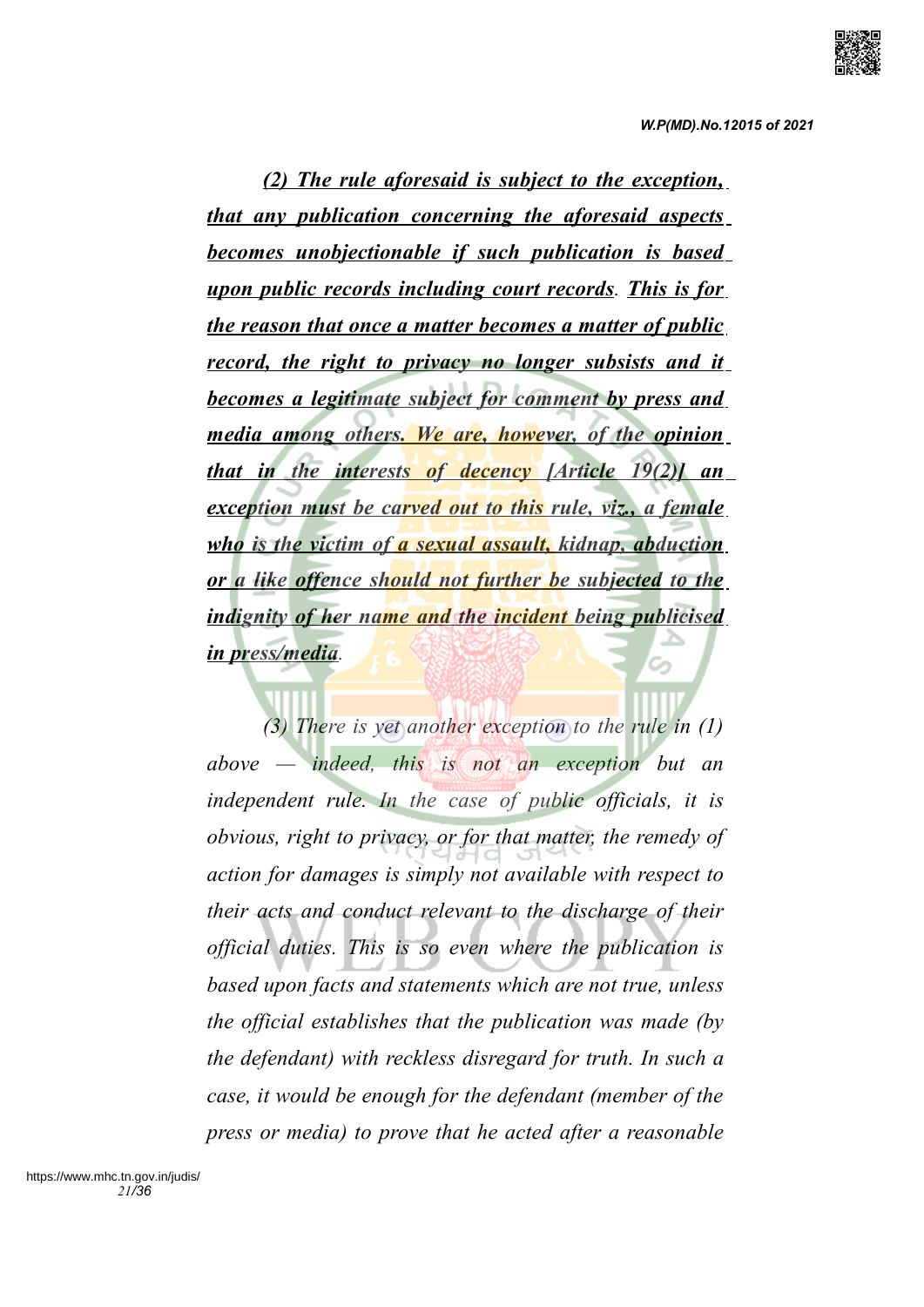

*verification of the facts; it is not necessary for him to prove that what he has written is true. Of course, where the publication is proved to be false and actuated by malice or personal animosity, the defendant would have no defence and would be liable for damages. It is equally obvious that in matters not relevant to the discharge of his duties, the public official enjoys the same protection as any other citizen, as explained in (1) and (2) above. It needs no reiteration that judiciary, which is protected by the power to punish for contempt of court and Parliament and legislatures protected as their privileges are by Articles 105 and 104 respectively of the Constitution of India, represent exceptions to this rule.*

*(4) So far as the Government, local authority and other organs and institutions exercising governmental power are concerned, they cannot maintain a suit for damages for defaming them.*

# सतयमेव जय

*(5) Rules 3 and 4 do not, however, mean that Official Secrets Act, 1923, or any similar enactment or provision having the force of law does not bind the press or media.*

*(6) There is no law empowering the State or its officials* to prohibit, or to impose a prior restraint upon the press/media."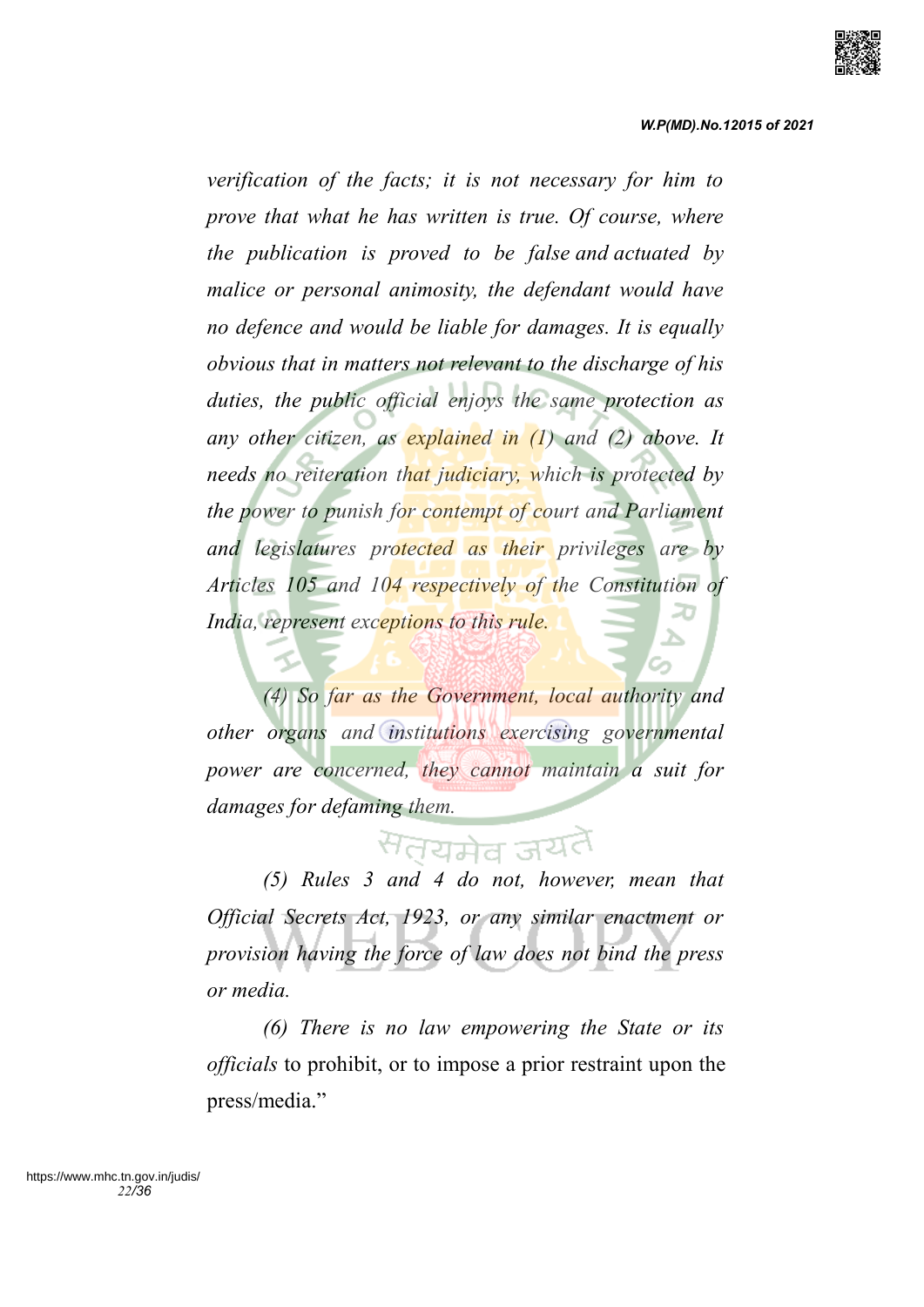

*W.P(MD).No.12015 of 2021*

20.The decision in *R.Rajagopal* has been affirmed by the 9-judge bench in *K.S Puttaswamy's case*. In fact, the opinions of D.Y Chandrachud, J (for himself and Khehar, C.J, Agrawal and Nazeer, JJ) and R.F Nariman, J expressly cite and approve the aforesaid principles from *R.Rajagopal's case*. It must, therefore, follow that judgments of courts being public records, the right to privacy cannot subsist. The concurring judgment of S.K Kaul, J also recognizes this position. At paragraph 636, the learned judge took note of what has now come to be termed as "*the right to be forgotten*" and has opined thus:

> "*If we were to recognise a similar right, it would only mean that an individual who is no longer desirous of his personal data to be processed or stored, should be able to remove it from the system where the personal data/information is no longer necessary, relevant, or is incorrect and serves no legitimate interest. Such a right cannot be exercised where the information/data is necessary, for exercising the right of freedom of expression and information, for compliance with legal obligations, for the performance of a task carried out in public interest, on the grounds of public interest in the*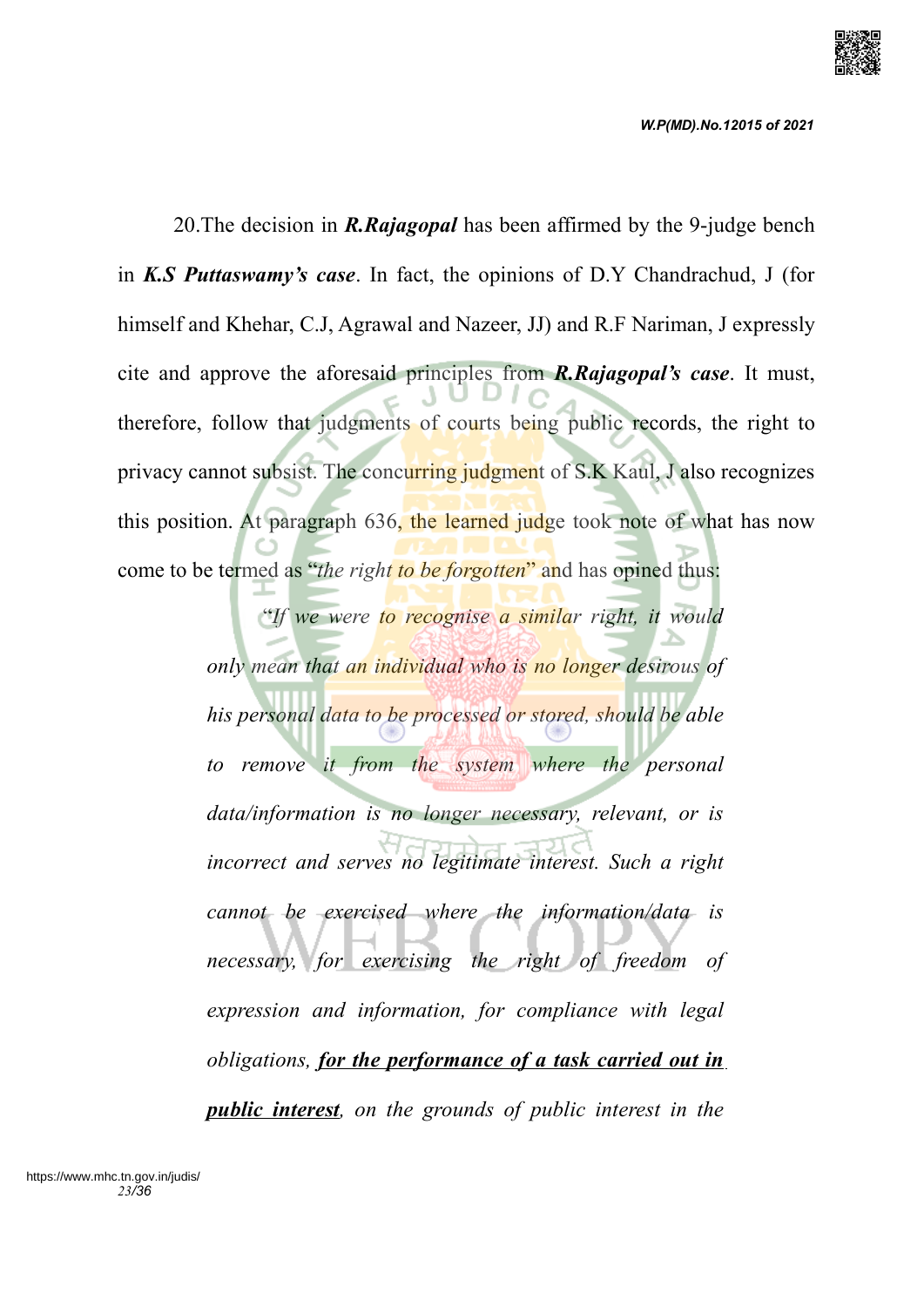

*area of public health, for archiving purposes in the public interest, scientific or historical research purposes or statistical purposes, or for the establishment, exercise or defence of legal claims. Such justifications would be valid in all cases of breach of privacy, including breaches of* data privacy.

21. There can be no two opinions that the administration of justice is a task carried out in public interest. In the context of judgments of Courts, Justice Mathew felicitously points out in *Gurdit Singh v. State of Punjab***, (1974) 2 SCC 260:**

> "*A judgment of a court is an affirmation, by the authorised societal agent of the state, speaking by warrant of law and in the name of the state, of the legal consequences attending a proved or admitted state of facts. Its declaratory, determinative and adjudicatory function is its distinctive characteristic."*

22.It would, therefore, follow that the "*right to be forgotten*" cannot exist in the sphere of administration of justice particularly in the context of judgments delivered by Courts. An exception to the aforesaid position can be seen in cases of victims of rape and other sexual offences where the Supreme Court itself has directed that the identity of victims cannot be disclosed [See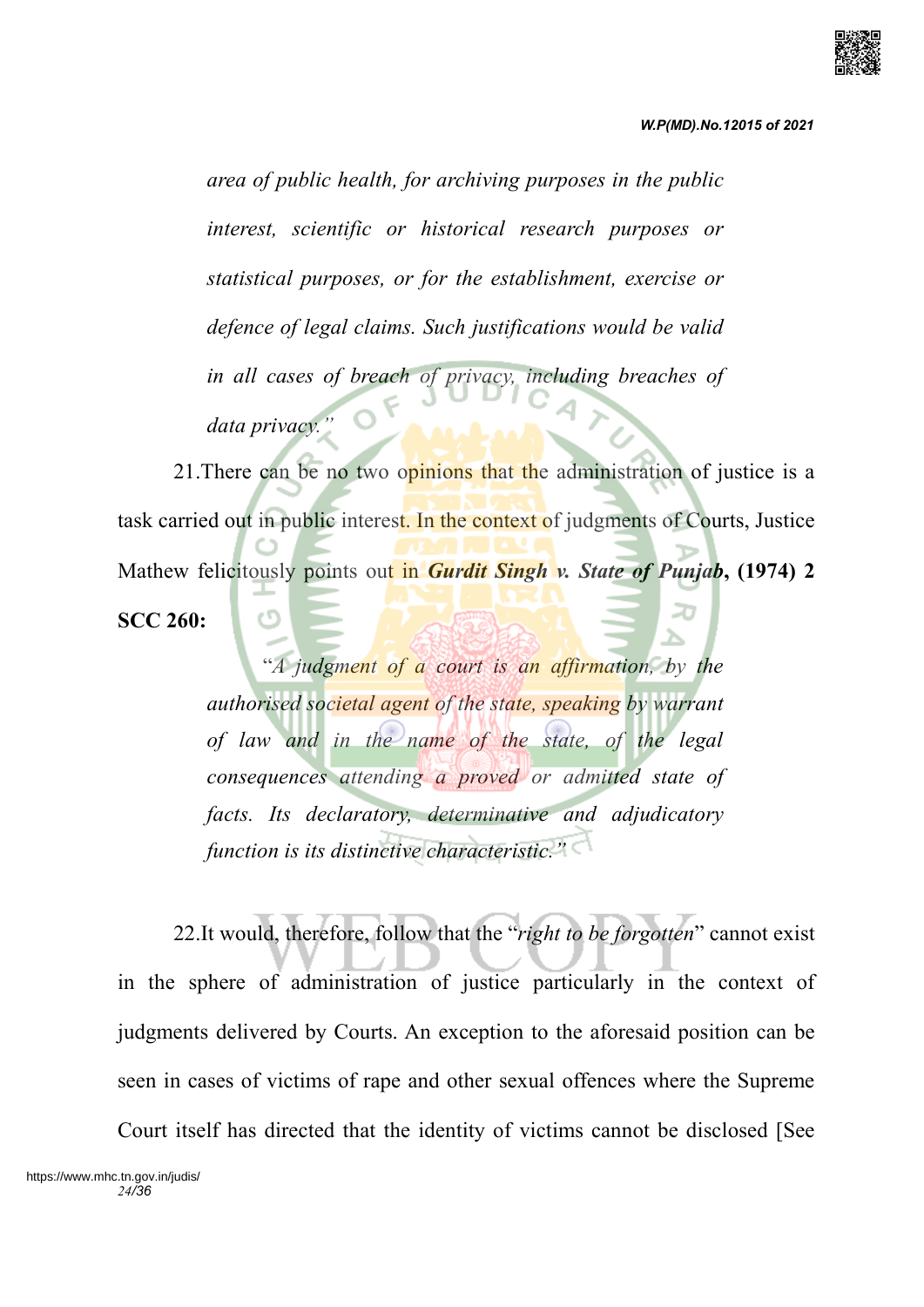

*Nipun Saxena v Union of India*, 2019 2 SCC 703]. Statutory prohibitions against the disclosure of the identity of the victim and witnesses are also found in provisions like Section 228-A IPC, Section 327(3) Cr.P.C, Section 23 of the POCSO Act, etc. Thus, unless a case falls within the ambit of the exceptions, UDICATO the general principle must govern.

23. It may also be necessary to take note of the powers of the High Court under Article 226 for issuing suitable directions for non-disclosure during the course of trial if there is a real and substantial risk that disclosure would imperil fair trial. In such cases the High Court can pass "*postponement orders*" deferring publication and that too only for a short period during the trial. The principles in this regard are clear from the decision of the Constitution Bench of the Supreme Court in *Sahara India Real Estate Corpn. Ltd. v. SEBI***, (2012) 10 SCC 603**:

> "*In the light of the law enunciated hereinabove, anyone, be he an accused or an aggrieved person, who genuinely apprehends on the basis of the content of the publication and its effect, an infringement of his/her rights under Article 21 to a fair trial and all that it comprehends, would be entitled to approach an appropriate writ court and seek an order of postponement of the offending publication/broadcast or postponement of reporting of*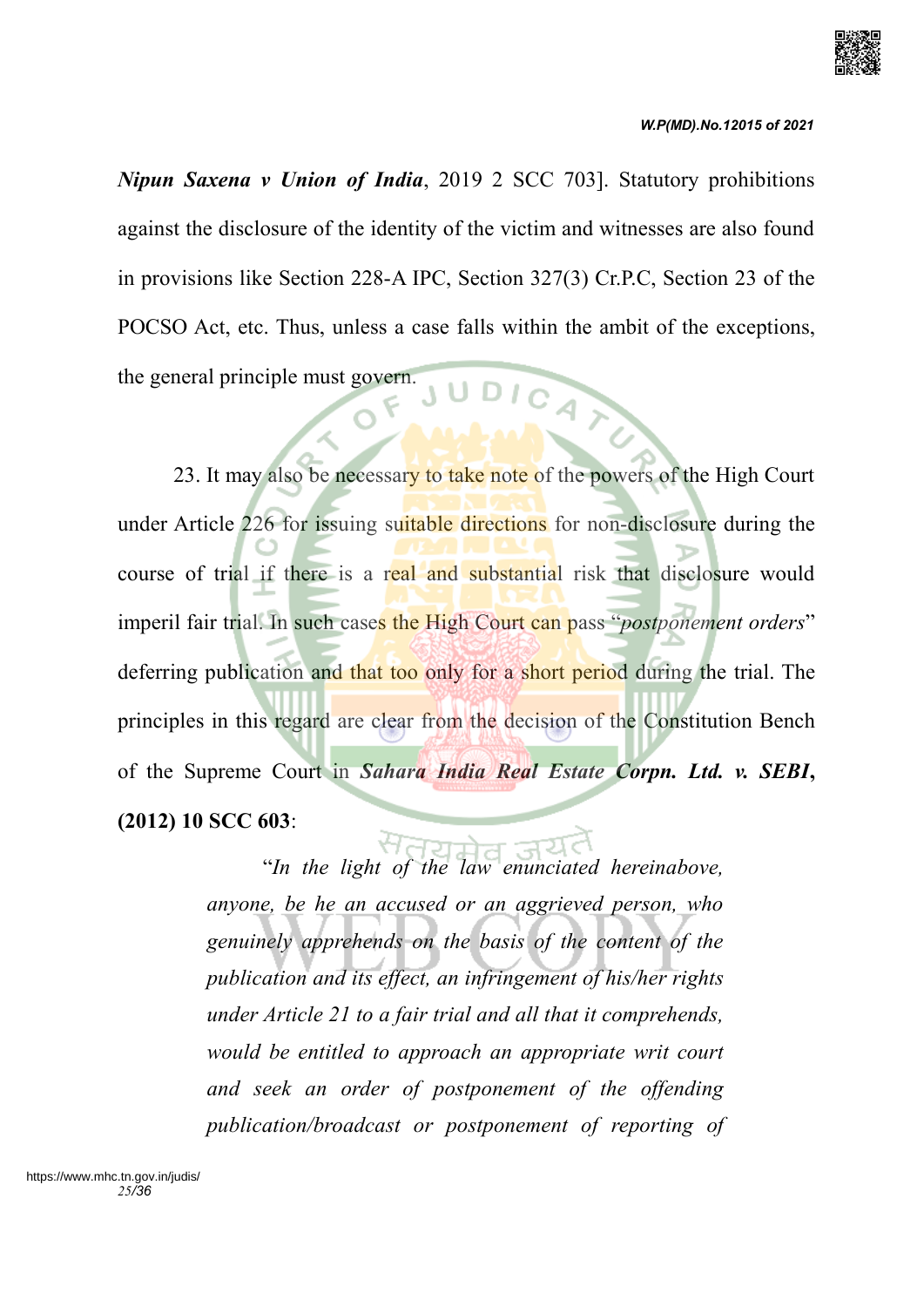

*certain phases of the trial (including identity of the victim or the witness or the complainant), and that the court may grant such preventive relief, on a balancing of the right to a fair trial and Article 19(1)(a) rights, bearing in mind the above mentioned principles of necessity and proportionality and keeping in mind that such orders of postponement should be for short duration and should be applied only in cases of real and substantial risk of prejudice to the proper administration of justice or to the fairness of trial. Such neutralising device (balancing test) would not be an unreasonable restriction and on the contrary would fall within the proper constitutional framework."*

24. The crux of the petitioner's case is that the continued reflection of his name as an accused in the judgment of this Court in Cr.A (MD) 321 of 2011 is a violation of his right to privacy under Article 21 of the Constitution or more specifically, its subset, the right to be forgotten. However, it is a settled position of law that a judicial order of a Court cannot violate fundamental rights under Part III of the Constitution. In *Rupa Ashok Hurra v. Ashok Hurra***, (2002) 4 SCC 388,** a Constitution Bench of the Supreme Court observed as under:

> "*It is pointed out above that Article 32 can be invoked only for the purpose of enforcing the fundamental rights conferred in Part III and it is a settled position in*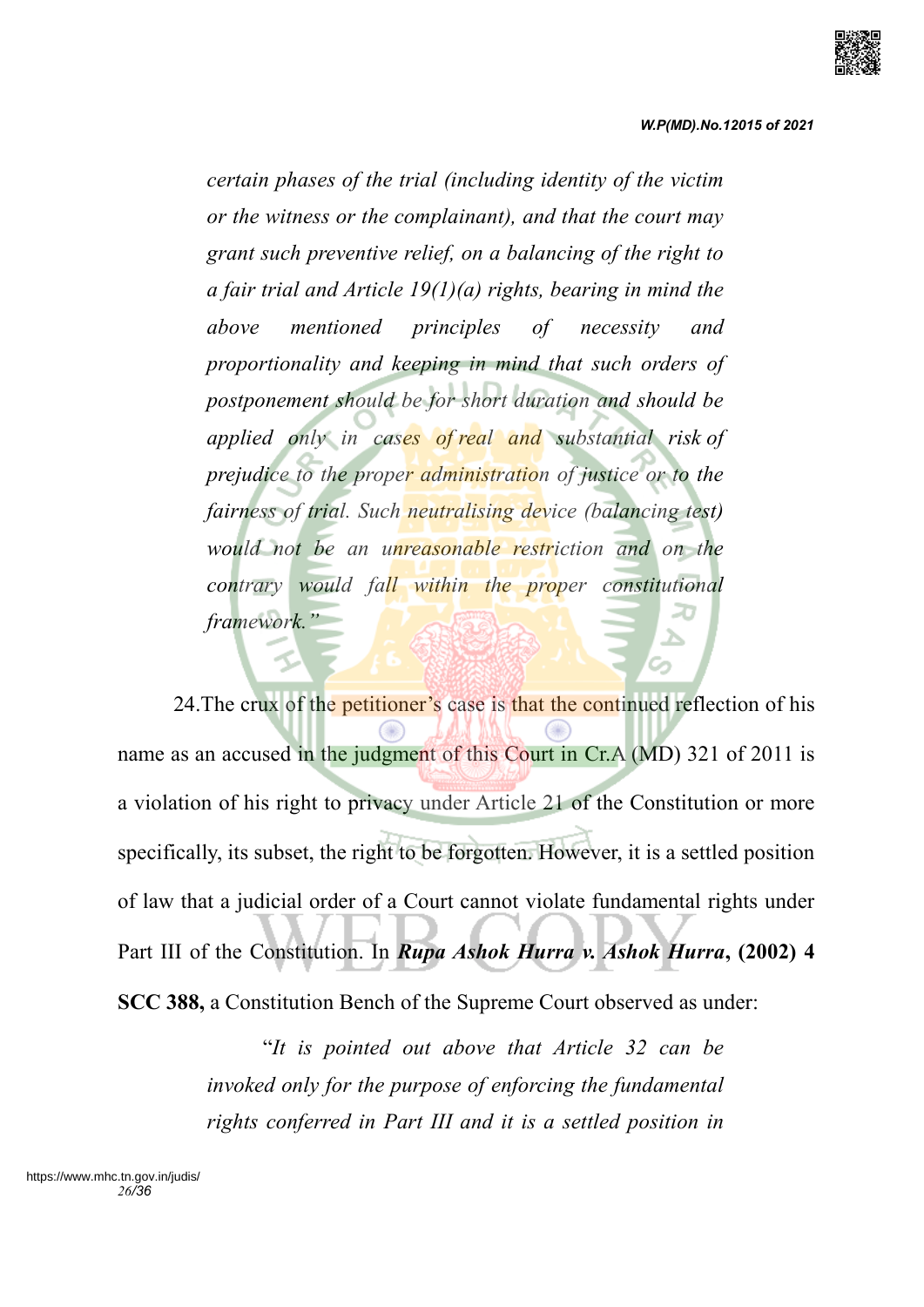

*law that no judicial order passed by any superior court in judicial proceedings can be said to violate any of the fundamental rights enshrined in Part III. It may further be noted that the superior courts of justice do not also fall within the ambit of State or other authorities under Article 12 of the Constitution."*

By virtue of this judgment also, the prayer in the writ petition cannot be acceded to.

25. There is yet another hurdle in the path of the petitioner. The direction sought by the petitioner is to redact his name from an order passed by a coordinate bench of this Court in a regular criminal appeal. In effect, the prayer is that a writ of mandamus must be issued against a judgment and order passed by this Court in exercise of its criminal appellate jurisdiction to alter the description of the petitioner in the cause title and the body of the judgment. In *Naresh Sridhar Mirajkar v State of Maharashtra* (AIR 1967 SC 1), it was conclusively held that a writ does not lie to an order of a Court placed on an equal footing in the matter of jurisdiction. Justice Hidayatullah observed thus:

> "*It was suggested that the High Courts might issue writs to this Court and to other High Courts and one Judge or Bench in the High Court and the Supreme Court might issue a writ to another Judge or Bench in the same*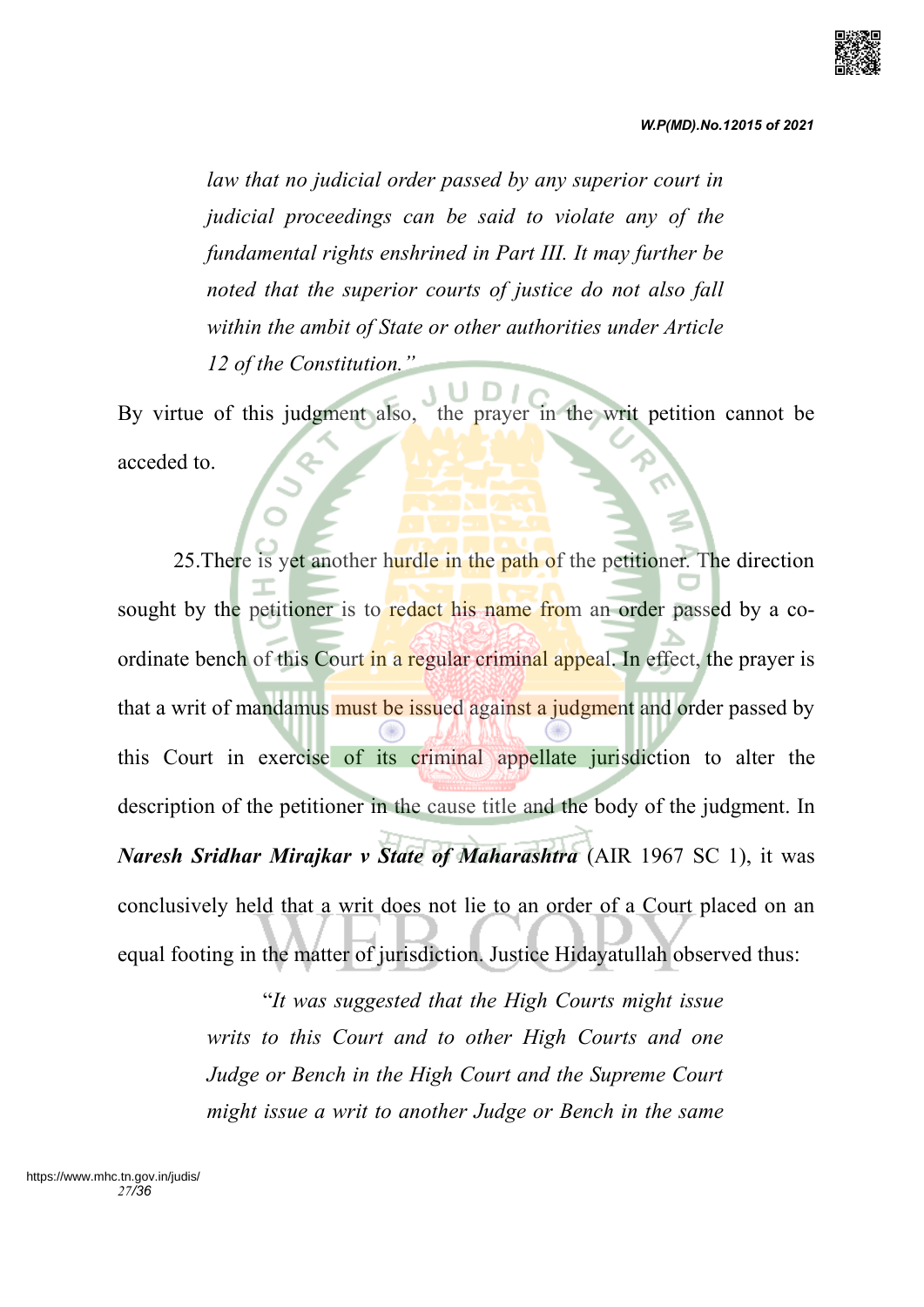

*Court. This is an erroneous assumption. To begin with the High Courts cannot issue a writ to the Supreme Court because the writ goes down and not up. Similarly, a High Court cannot issue a writ to another High Court. The writ does not go to a court placed on an equal footing in the matter of jurisdiction. Where the county court exercised the powers of the High Court, the writ was held to be wrongly issued to it (see New Par Consols Ltd., In re [(1898) 1 QB 669 : 67 LJQB 598 : 78 LT 312 (CA)] )."*

26. The position was put beyond any pale of controversy in *Rupa Ashok Hurra v. Ashok Hurra, (2002) 4 SCC 388*, wherein it was observed as follows:

> "*Having carefully examined the historical background and the very nature of writ jurisdiction, which is a supervisory jurisdiction over inferior courts/tribunals, in our view, on principle a writ of certiorari cannot be issued to coordinate courts and a fortiori to superior courts. Thus, it follows that a High Court cannot issue a writ to another High Court, nor can one Bench of a High Court issue a writ to a different Bench of the same High Court; much less can writ jurisdiction of a High Court be invoked to seek issuance of a writ of certiorari to the Supreme Court."*

27.The jurisdiction and powers of the Madras High Court flowing from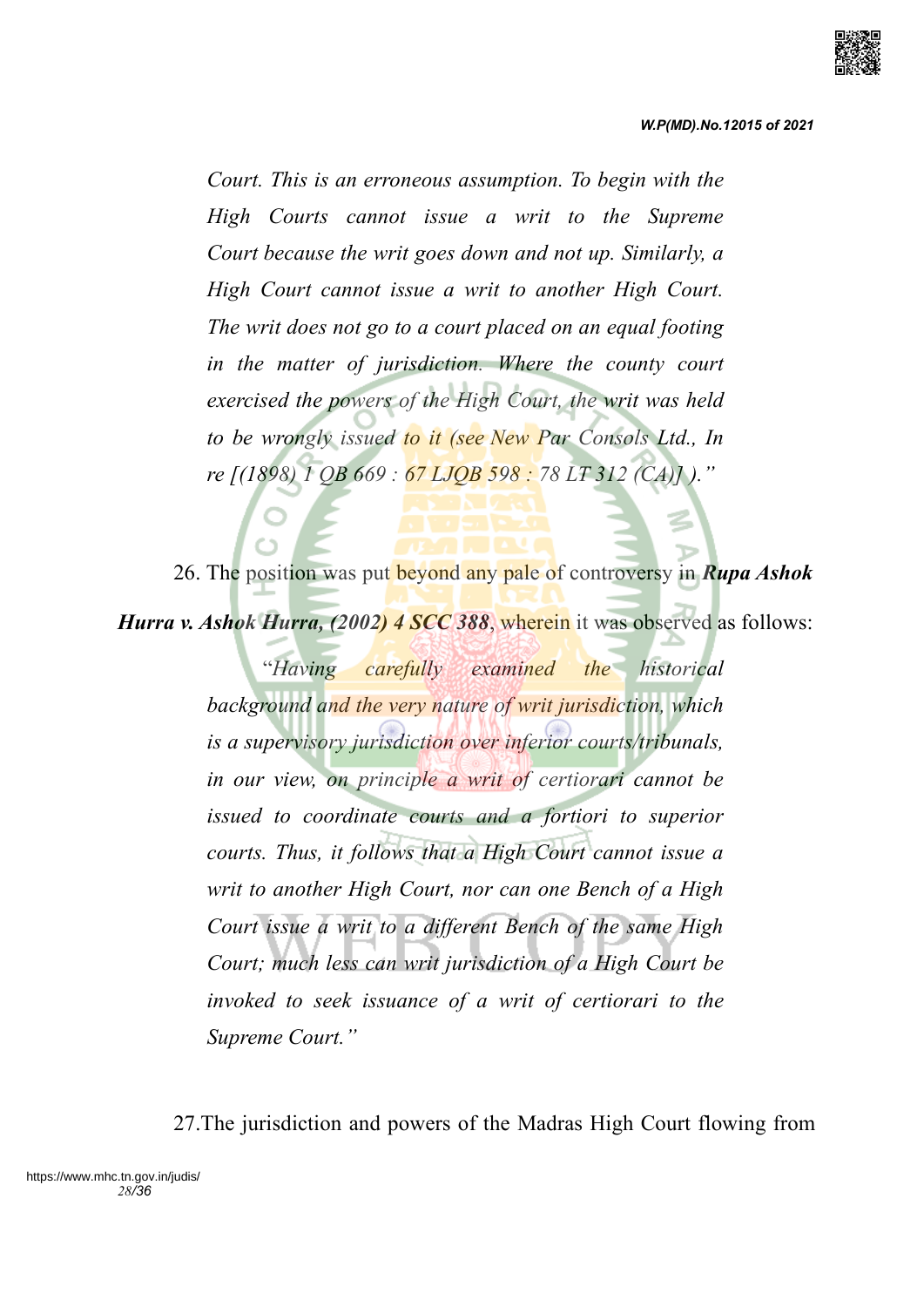

the Letters Patent of 1865 is channelled through different benches for the purposes of administrative convenience and orderly conduct of business. Thus, any judicial order, irrespective of the nature of jurisdiction and the strength of the Bench, is, in effect, the order of the High Court as one institution. The position is made clear by Clause 36 of the Letters Patent which runs as follows:

> "*36. Single Judges and Division Courts: - And we do hereby declare that any function which is hereby directed to be performed by the said High Court of Judicature at Madras, in the exercise of its original or appellate jurisdiction, may be performed by any Judge, or by any Division Court thereof, appointed or constituted for such purpose[in pursuance of Section 108 of the Government of India Act, 1915] and in such Division Court is composed of two or more Judges, and the Judges are divided in opinion as to the decision to be given on any point, such point shall be decided according to the opinion of the majority of the Judges, if there shall be a majority, but if the Judges should be equally divided,[They shall state the point upon which they differ and the case shall then be heard upon that point by one or more of the other Judges and the point shall be decided according to the opinion of the majority of the Judges who have heard the case including those who first heard it]"*

It is for this precise reason that any order, judgment summons, precepts etc.,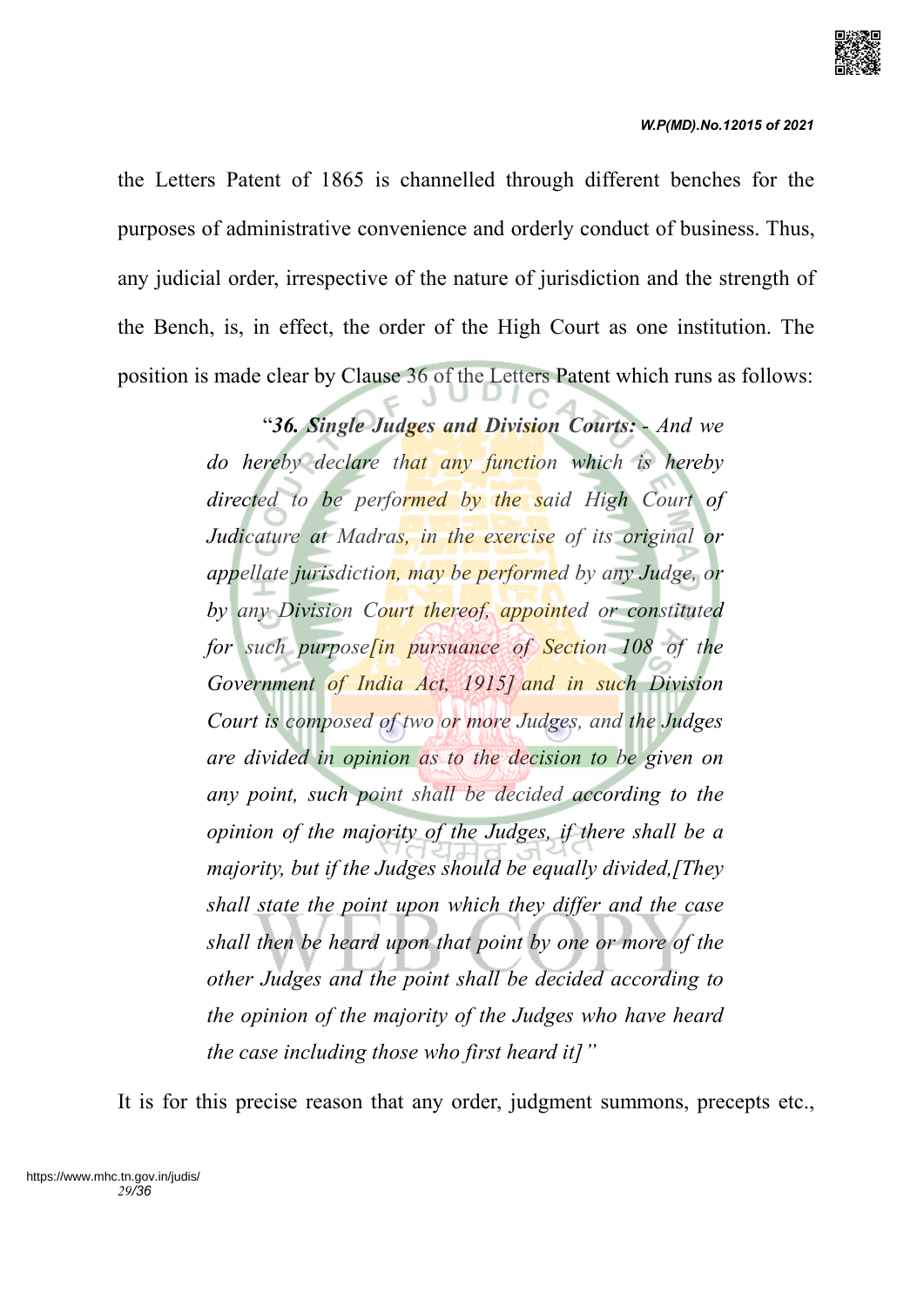

run in the name of the High Court as one institution. Clause 7 of the Letters Patent of 1865 states thus:

> "*7. Writs, etc., to issue in the name of the Crown, and under seal: - And we do hereby further grant, ordain, and appoint that all writs, summons, precepts, rules, orders and other mandatory process to be used, issued or awarded by the said High Court of Judicature at Madras, shall run and be in the name and style of Us, or of Our Heirs, and Successors and shall be sealed with the seal of the said High Court."*

The point here is that since the High Court is one indivisible institution, a writ cannot lie against a judgment or order passed by it for that would tantamount to the High Court issuing writs against itself. ◉

28.The High Court is a Court of Record under Article 215 of the Constitution. As a superior Court of Record, it is entitled to preserve the original record in perpetuity. Thus, the sanctity of an original record cannot be altered or otherwise dealt with except in a manner prescribed by law. No judgment of any Court has been cited to show that the prerogative power of this Court under Article 226 extends to direct alteration of its own records. In fact, there exists a decision to the contrary in *S. Tamilvanan v The State of*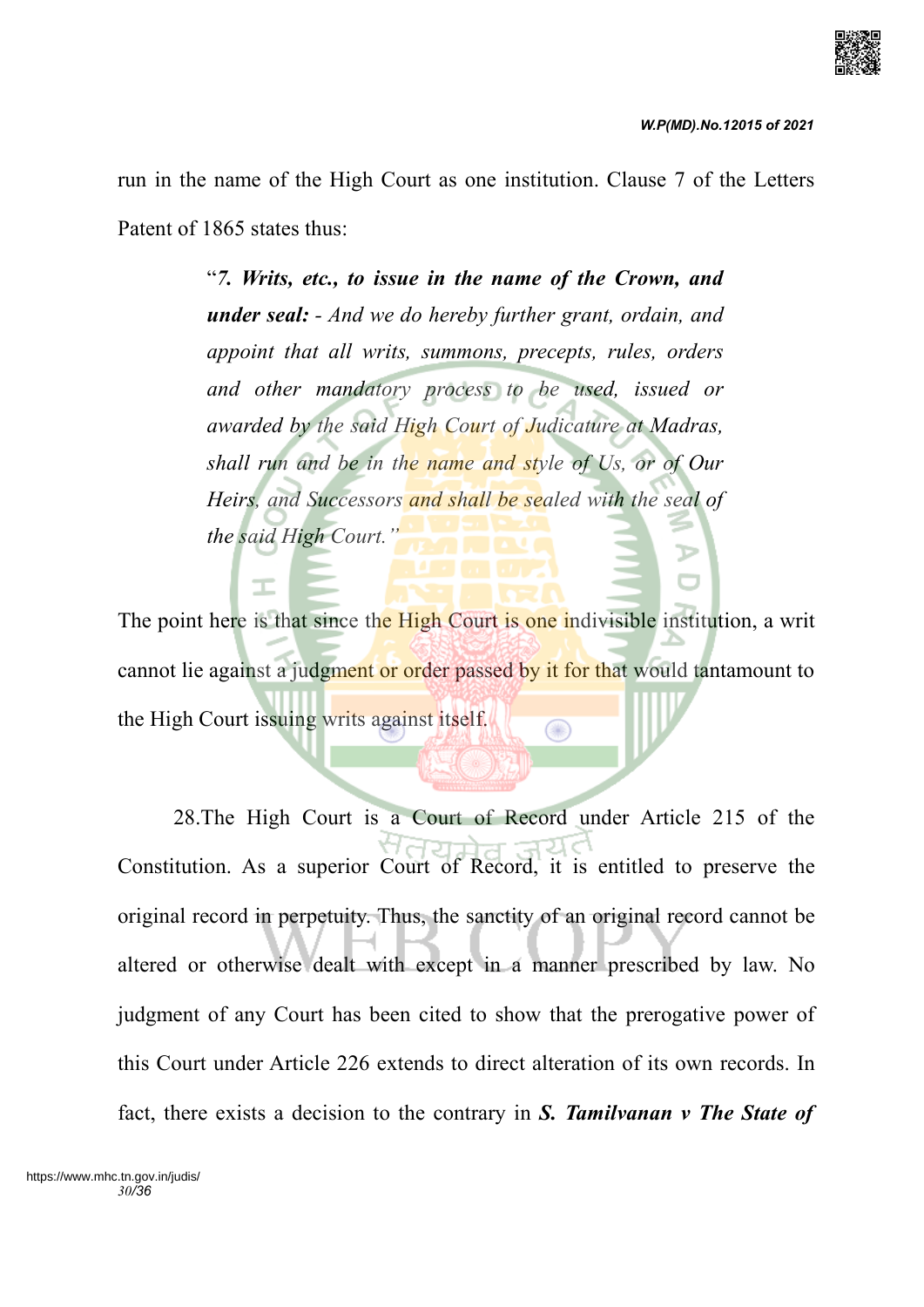

*Tamil Nadu* [1996 1 LW 577] where a judicial officer filed a writ petition and sought expunging of remarks from a judgment rendered by a single judge of this Court. The Division Bench took note of the judgment of the Hon'ble Supreme Court in *Naresh Mirajkar*, cited *supra*, and ultimately concluded as under:

"*Though we have held that the observations of the learned Judge made in the judgment are only administrative in character, in our opinion, it may not be judicial propriety to quash the same in as much as it is incorporated in a judicial order. Instead, it will be sufficient if we declare that the said observations made against the petitioner herein having been made without notice to him will not be binding on the concerned Administrative Committee or the Full Court and they cannot be used against the petitioner for any purpose in his career."*

# सतयमेव जयतै

29.During the course of deliberation, the attention of this Court was drawn to various foreign judgments and also the relevant regulations and enactments of those countries which specifically provides for expunction, expungement, redaction or destruction of criminal records.

30. The Court is not unmindful of the decision of the Court of Justice for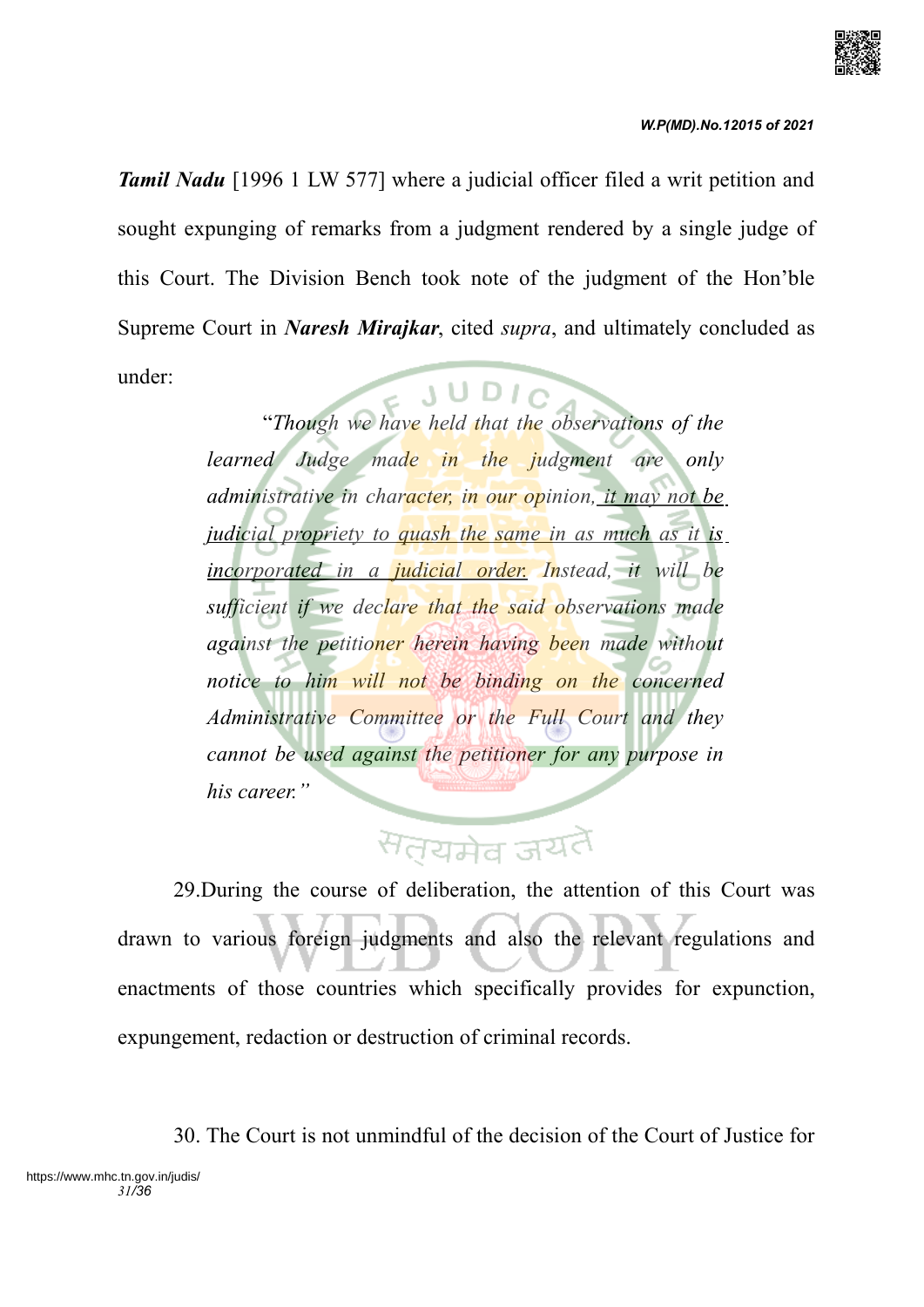

the European Union (CJEU) in *Google Spain SL v Agencia Española de Protección de Datos (AEPD)* (Case C-131/12) [2014] QB 1022 where Google was directed to de-list information complained against from its servers. What cannot be lost sight of is the fact that there exists a General Data Protection Regulation (GDPR) for all European Union member states which has come into

effect from  $27<sup>th</sup>$  April 2016. Article 17 of this Regulation is titled "Right to erasure" and contains objective criteria which would guide a decision in erasure. No such rule or regulation exists in India for the present. In the absence of any statutory backing this Court cannot undertake the exercise of issuing directions when no judicially manageable standards exist in the first place.

 $\bigcirc$ 

 $\bigcirc$ 

31.There must be a proper policy formulated in this regard by means of specific rules. In other words, some basic criteria or parameters must be fixed, failing which, such an exercise will lead to utter confusion. This Court must take judicial notice of the fact that the criminal justice system that is prevalent in this country is far from satisfactory. In various cases involving heinous crimes, this Court helplessly passes orders and judgments of acquittal due to slipshod investigation, dishonest witnesses and lack of an effective witness protection system. This Court honestly feels that our criminal justice system is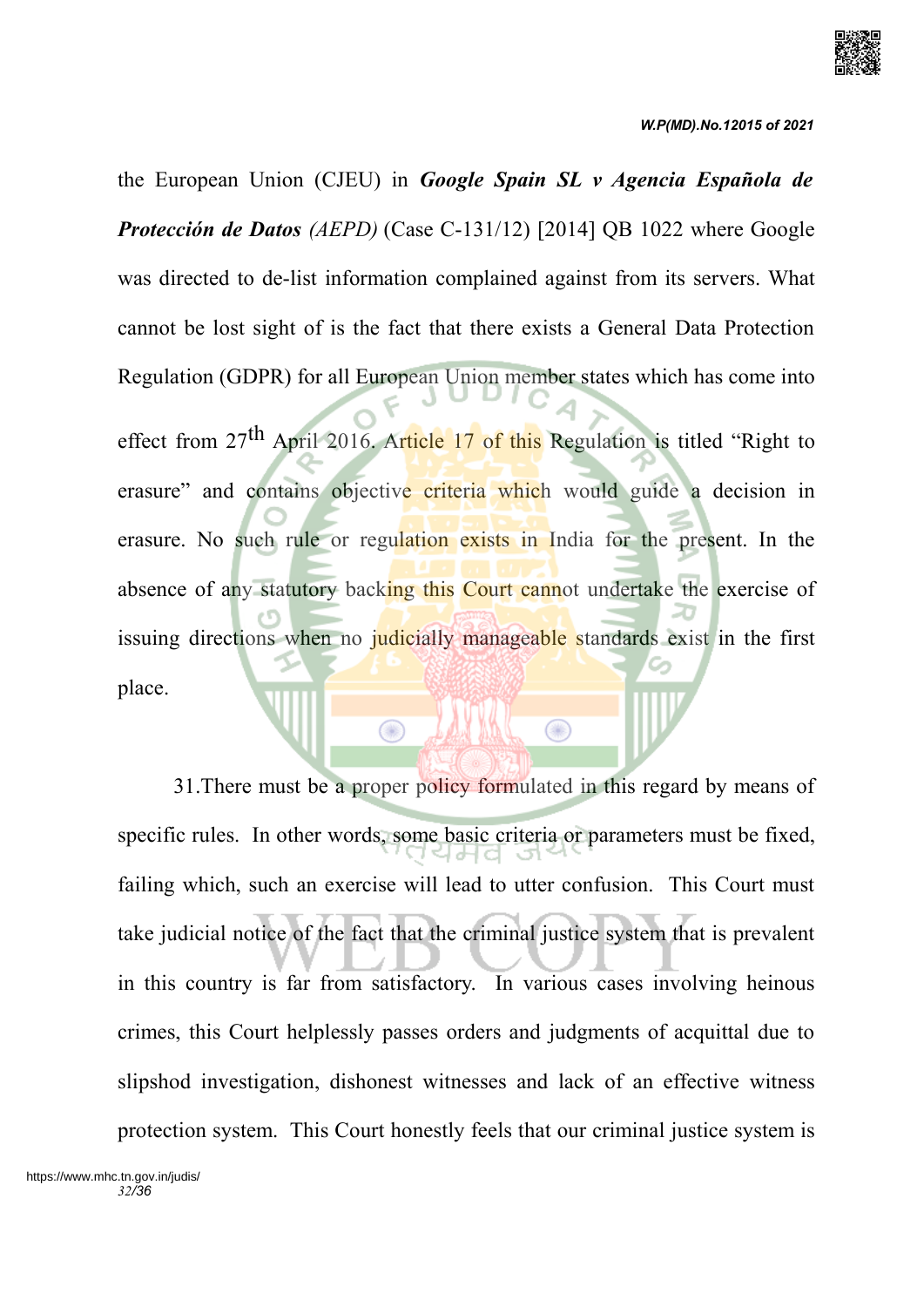

yet to reach such standards where courts can venture to pass orders for redaction of name of an accused person on certain objective criteria prescribed by rules or regulations. It will be more appropriate to await the enactment of the Data Protection Act and Rules thereunder, which may provide an objective criterion while dealing with the plea of redaction of names of accused persons who are acquitted from criminal proceedings. If such uniform standards are not followed across the country, the constitutional courts will be riding an unruly horse which will prove to be counterproductive to the existing system.

32. In view of the above discussion, this Court is not inclined to grant the relief sought for in the writ petition and accordingly, the writ petition stands dismissed. Before drawing the curtains, this Court will be failing in its duty if it does not once again acknowledge the assistance rendered by the Bar in deciding this sensitive and knotty issue. No costs. Consequently, the connected miscellaneous petition is closed.

Internet: Yes Index : Yes KP/PJL

**03.08.2021**

**Note :** In view of the present lock down owing to COVID-19 pandemic, a web copy of the order may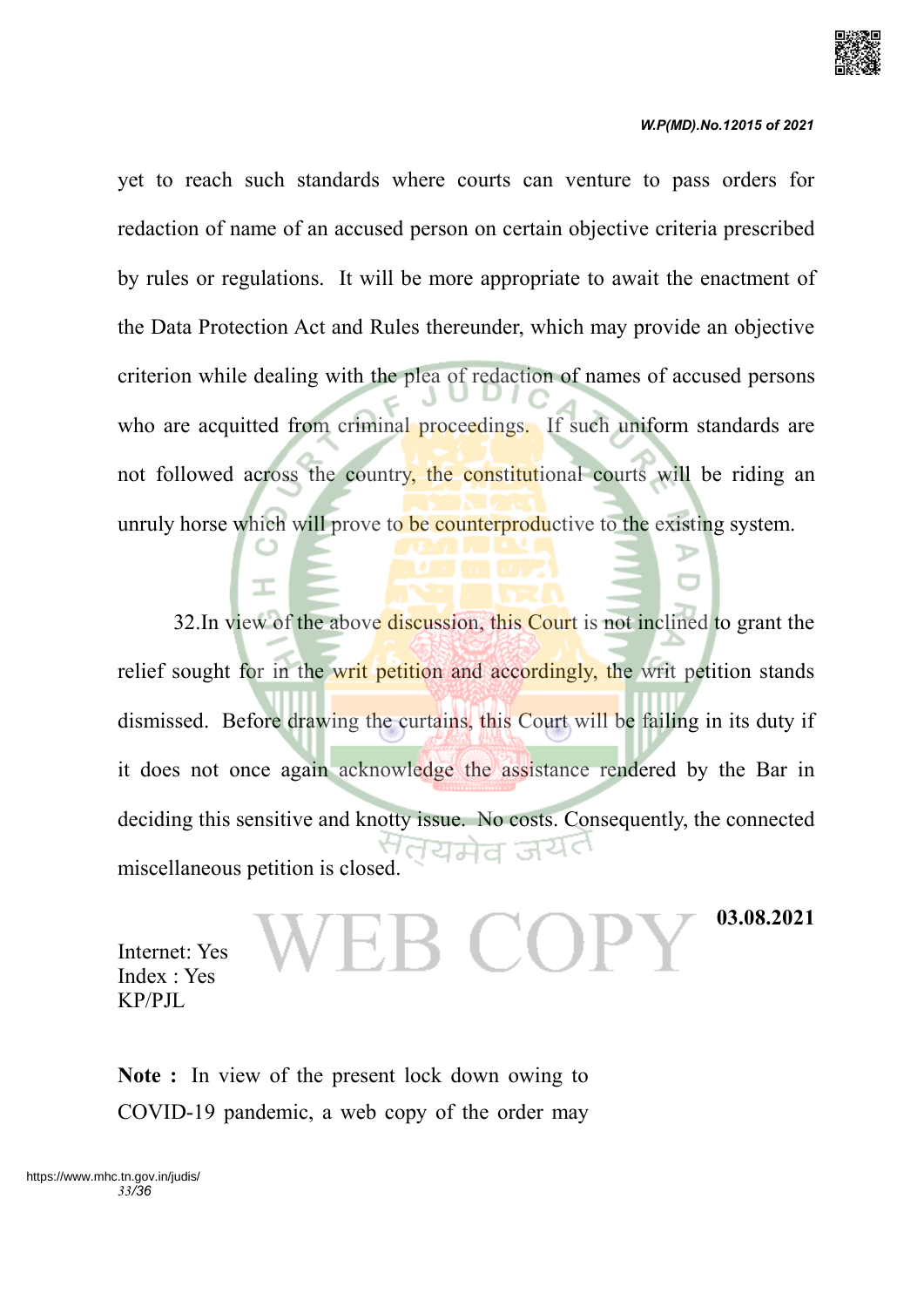be utilized for official purposes, but, ensuring that the copy of the order that is presented is the correct copy, shall be the responsibility of the advocate/litigant concerned.

To



# VEB COPY